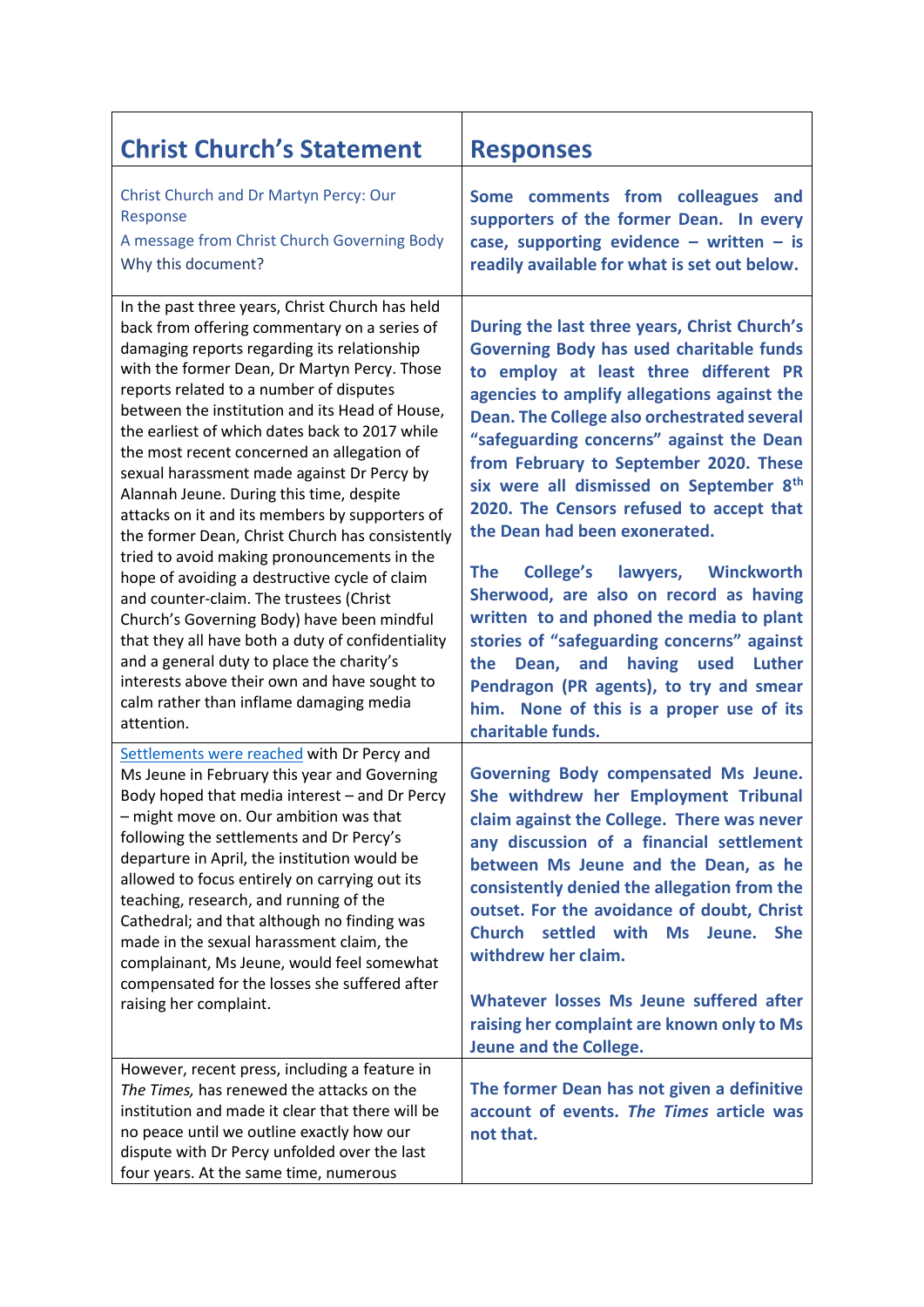| stakeholders, notably our alumni, have<br>requested the account that follows, which<br>explains how and why we believe the disputes<br>arose, what we have tried to do to remedy<br>them; and, ultimately, how a successful<br>resolution was reached.                                                                                                                                                                                                                                                    | Alumni have requested a fully independent<br>Judicial Inquiry or a Charity Commission<br>Statutory Inquiry that examines the<br>College's conduct, charitable expenditure<br>and any possible malfeasance. The alumni,<br>represented by the majority of members of<br>the Christ Church Association, did not<br>request this account. |
|-----------------------------------------------------------------------------------------------------------------------------------------------------------------------------------------------------------------------------------------------------------------------------------------------------------------------------------------------------------------------------------------------------------------------------------------------------------------------------------------------------------|----------------------------------------------------------------------------------------------------------------------------------------------------------------------------------------------------------------------------------------------------------------------------------------------------------------------------------------|
| The campaign by Dr Percy and his supporters<br>has been fuelled by information, some<br>selective, some false and some appropriated<br>from leaked documents, letters and emails, and<br>knitted into a narrative that has been at best,<br>distorted and one-sided and, at worst, untrue.                                                                                                                                                                                                                | Christ Church are welcome to identify any<br>untrue statements made by Dr. Percy or his<br>supporters.                                                                                                                                                                                                                                 |
| The repetition of Dr Percy's accusations across<br>the years has given them a familiarity that<br>makes it easier for those with no direct<br>knowledge of events to believe them. Here, in<br>reply to the accusations which have been made<br>about Christ Church, we set out Christ Church's<br>reply on what actually happened.                                                                                                                                                                       | Christ Church would be better advised to<br>welcome a fully Independent Judicial<br><b>Inquiry, or a Charity Commission Statutory</b><br>inquiry. If members of Governing Body<br>have committed no offences, they would<br>be exonerated.                                                                                             |
| The role of the Censors<br>There was no 'coup' against Dr Percy,<br>attempted or otherwise, by the Censors, ex-<br>Censors, nor indeed by the Governing Body.<br>The Censors of Christ Church are academics<br>who agree to serve first as Junior and then as<br>Senior Censor, roles that correspond roughly to<br>those of Welfare Dean and Senior Tutor in<br>other colleges, but who also - with the Dean -<br>oversee the general operation of the Joint<br>Foundation. Governing Body is sovereign. | The 'coup' against Dr Percy is clearly set out<br>in emails between the ex-Censors, and<br>exchanged from 2017 onwards.<br><b>These</b><br>emails evidence secret discussions on how<br>to make members of Governing Body<br>believe there has been a breakdown of<br>trust and confidence between the Dean<br>and colleagues.         |
| The ex-Censors - all those who have previously<br>been Censor (typically around seven to ten<br>members of Governing Body at any one time) -<br>are not a clandestine group, but are well known<br>across the College community. They have a<br>specific role defined in Christ Church's by-laws<br>in nominating, but not appointing, the next<br>Censor who, as noted above, is appointed by<br>the entire Governing Body.                                                                              | Again, emails written by the ex-Censors<br>state that they meet in secret, operate in a<br>clandestine manner, and act in a manner<br>that is ultra vires. The Censors 'nominate'<br><b>Governing Body then</b><br>their successors.<br>'approve' the nomination. There is no open<br>process of internal application.                 |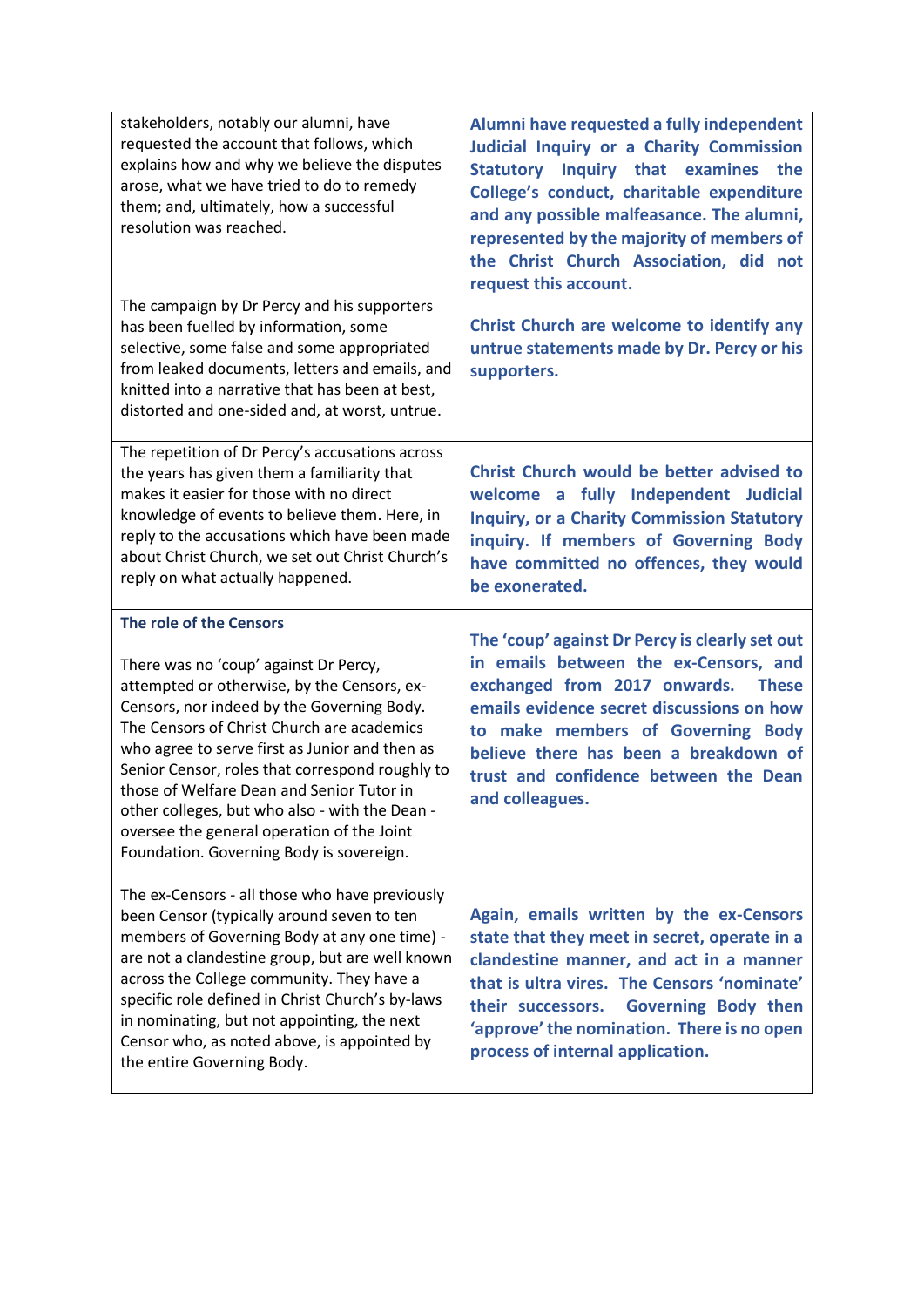| The pay dispute<br>The main reason for the initial falling-out<br>between Dr Percy and Christ Church was the<br>way he set about trying to obtain a substantial<br>pay rise in 2017. Having chaired two meetings<br>approving a large increase in the remuneration<br>package for the new Development Director, Dr<br>Percy decided that he wanted to link his own<br>remuneration to that of the new appointee. He<br>based his argument on the erroneous claim<br>that the Development Director was paid more<br>than he was. | It is a finding of fact in the Smith Tribunal<br>that the Dean never asked for a pay rise at<br>any point. The Dean requested an open<br>and transparent method of setting pay for<br>senior staff. |
|---------------------------------------------------------------------------------------------------------------------------------------------------------------------------------------------------------------------------------------------------------------------------------------------------------------------------------------------------------------------------------------------------------------------------------------------------------------------------------------------------------------------------------|-----------------------------------------------------------------------------------------------------------------------------------------------------------------------------------------------------|
| In fact, the Development Director's basic salary                                                                                                                                                                                                                                                                                                                                                                                                                                                                                | The Secretary of the Salaries Board altered                                                                                                                                                         |
| was lower than Dr Percy's. The Development                                                                                                                                                                                                                                                                                                                                                                                                                                                                                      | ('doctored') the approved pay                                                                                                                                                                       |
| Director did receive an additional housing                                                                                                                                                                                                                                                                                                                                                                                                                                                                                      | policy                                                                                                                                                                                              |
| allowance, while Dr Percy's package included                                                                                                                                                                                                                                                                                                                                                                                                                                                                                    | adopted by Governing Body, and presented                                                                                                                                                            |
| living free of charge in the Deanery. Dr Percy,                                                                                                                                                                                                                                                                                                                                                                                                                                                                                 | his own version as the one Governing Body                                                                                                                                                           |
| however, considered the value of living in the                                                                                                                                                                                                                                                                                                                                                                                                                                                                                  | had agreed. The new 'doctored' version led                                                                                                                                                          |
| Deanery as no more 'than bowler hats are to                                                                                                                                                                                                                                                                                                                                                                                                                                                                                     | the Dean's salary becoming less                                                                                                                                                                     |
| our custodians'. The Times asserts that at this                                                                                                                                                                                                                                                                                                                                                                                                                                                                                 | to                                                                                                                                                                                                  |
| point, his salary was around £80,000. It was                                                                                                                                                                                                                                                                                                                                                                                                                                                                                    | competitive than his predecessors' or those                                                                                                                                                         |
| actually £90,000 when he asked for his pay rise.                                                                                                                                                                                                                                                                                                                                                                                                                                                                                | of many other Colleges.                                                                                                                                                                             |
| Dr Percy's request was initially turned down by                                                                                                                                                                                                                                                                                                                                                                                                                                                                                 | The legal advice was taken, quite properly,                                                                                                                                                         |
| Christ Church's Salaries Board, but the Board                                                                                                                                                                                                                                                                                                                                                                                                                                                                                   | on the unbroken tenure of the Secretary of                                                                                                                                                          |
| then agreed to review the remuneration policy                                                                                                                                                                                                                                                                                                                                                                                                                                                                                   | the Salaries Board (Dr Lindsay Judson), who                                                                                                                                                         |
| for all Senior College Officers, leading to policy                                                                                                                                                                                                                                                                                                                                                                                                                                                                              | had been in post long past the allowed                                                                                                                                                              |
| proposals which were agreed by the Governing                                                                                                                                                                                                                                                                                                                                                                                                                                                                                    | period of time (five years) as set out clearly                                                                                                                                                      |
| Body in June 2018. While this review was                                                                                                                                                                                                                                                                                                                                                                                                                                                                                        | in the Statutes and By-Laws, and also by the                                                                                                                                                        |
| underway, Dr Percy, without the prior approval                                                                                                                                                                                                                                                                                                                                                                                                                                                                                  | Charity Commission. It was approved by                                                                                                                                                              |
| of other College Officers, took legal advice from                                                                                                                                                                                                                                                                                                                                                                                                                                                                               | the Senior Censor. The advice taken was on                                                                                                                                                          |
| Christ Church's solicitors at the College's                                                                                                                                                                                                                                                                                                                                                                                                                                                                                     | Not a pay review but a review of the                                                                                                                                                                |
| expense about how he might alter the                                                                                                                                                                                                                                                                                                                                                                                                                                                                                            | composition and management of the                                                                                                                                                                   |
| composition of the Salaries Board. He did not                                                                                                                                                                                                                                                                                                                                                                                                                                                                                   | Salaries Board. The Secretary of this Board                                                                                                                                                         |
| disclose to the solicitors the clear conflict of                                                                                                                                                                                                                                                                                                                                                                                                                                                                                | was exerting undue influence over several                                                                                                                                                           |
| interest caused by the fact that he was seeking                                                                                                                                                                                                                                                                                                                                                                                                                                                                                 | committees as a result, and this had                                                                                                                                                                |
| a pay review for himself whilst taking that                                                                                                                                                                                                                                                                                                                                                                                                                                                                                     | prompted complaints by his colleagues.                                                                                                                                                              |
| advice. He did add that he was seeking to                                                                                                                                                                                                                                                                                                                                                                                                                                                                                       | The Secretary refused to move. He is still in                                                                                                                                                       |
| remove both the Secretary and another                                                                                                                                                                                                                                                                                                                                                                                                                                                                                           | post, and his enduring tenure is now many                                                                                                                                                           |
| member of that Committee, both of whom he                                                                                                                                                                                                                                                                                                                                                                                                                                                                                       | years outside any recognised                                                                                                                                                                        |
| had unsuccessfully lobbied (despite his conflict                                                                                                                                                                                                                                                                                                                                                                                                                                                                                | <b>Charity</b>                                                                                                                                                                                      |
| of interest) for a pay rise.                                                                                                                                                                                                                                                                                                                                                                                                                                                                                                    | <b>Commission norms.</b>                                                                                                                                                                            |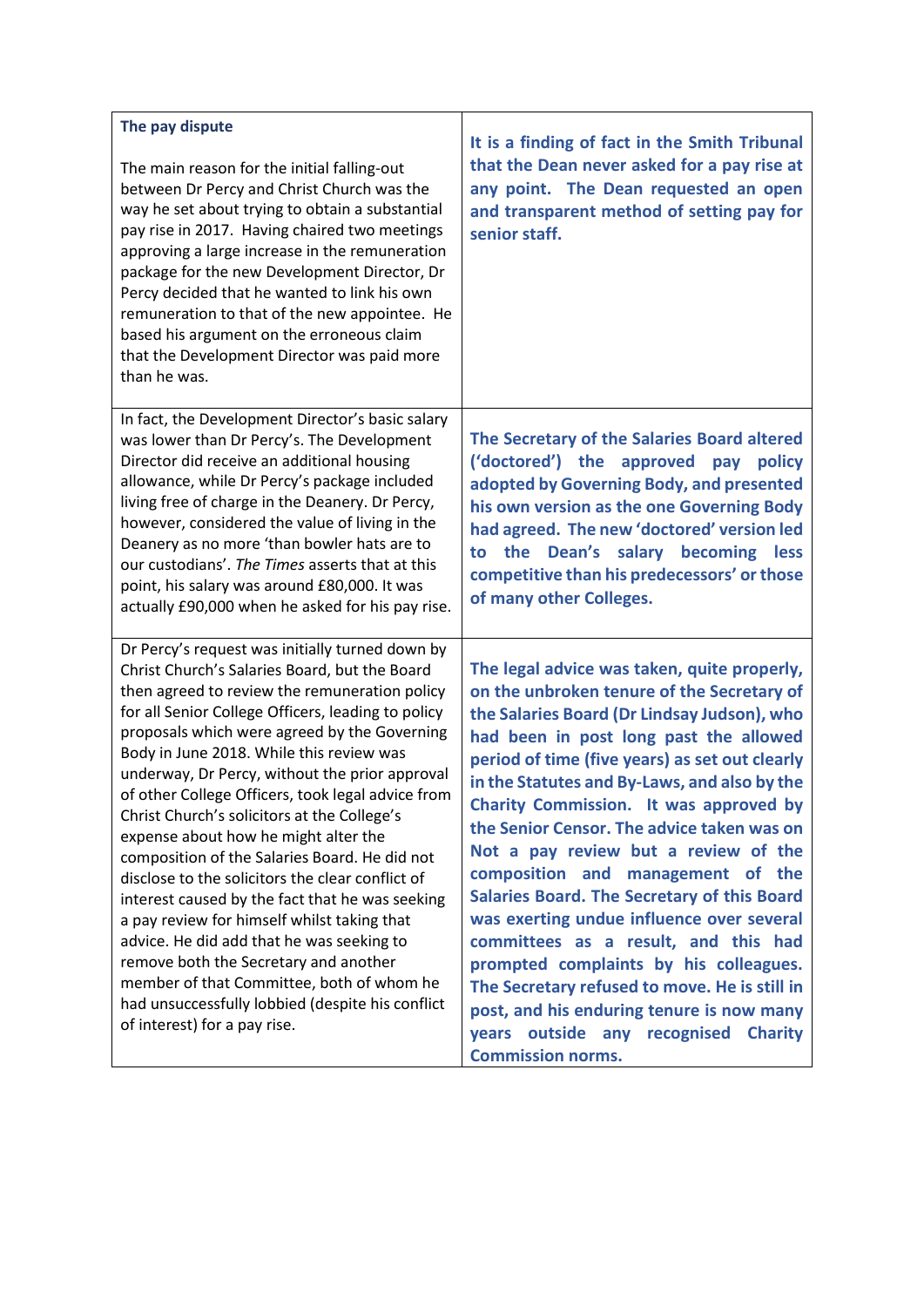| Matters were made worse by the sense that in<br>pressing his salary claim, Dr Percy was<br>perceived by some as being somewhere<br>between rude and bullying to the College<br>Officers who, in arguing against his pay rise,<br>were simply doing what they considered to be<br>proper and in Christ Church's best interests. In<br>addition, without convincing explanation, Dr<br>Percy unilaterally amended an email containing<br>advice from a third party about why the<br>Salaries Board should be restructured. | The Dean apologised for this in 2018. The<br>opacity of the Secretary of the Salaries<br><b>Board is chronicled extensively in the Smith</b><br>Tribunal, and his refusal to accept or<br>answer questions, or to demonstrate basic<br><b>Nolan</b><br>principles of accountability,<br>transparency, etc. |
|--------------------------------------------------------------------------------------------------------------------------------------------------------------------------------------------------------------------------------------------------------------------------------------------------------------------------------------------------------------------------------------------------------------------------------------------------------------------------------------------------------------------------|------------------------------------------------------------------------------------------------------------------------------------------------------------------------------------------------------------------------------------------------------------------------------------------------------------|
| All this led to a significant breakdown in the<br>working relationship between Dr Percy and a<br>number of other members of Governing Body.<br>Many considered him to be putting his personal<br>interests above the charity's interests, a breach<br>of his duty as a trustee.                                                                                                                                                                                                                                          | The breakdown was engineered by the<br>Senior ex-Censor at the time, Dr David<br>Hine, and his committee of ex-Censors,<br>with support provided by Karl Sternberg.<br>Their emails are very clear. There is ample<br>evidence<br>written<br>from<br>2017<br>to<br>demonstrate this.                       |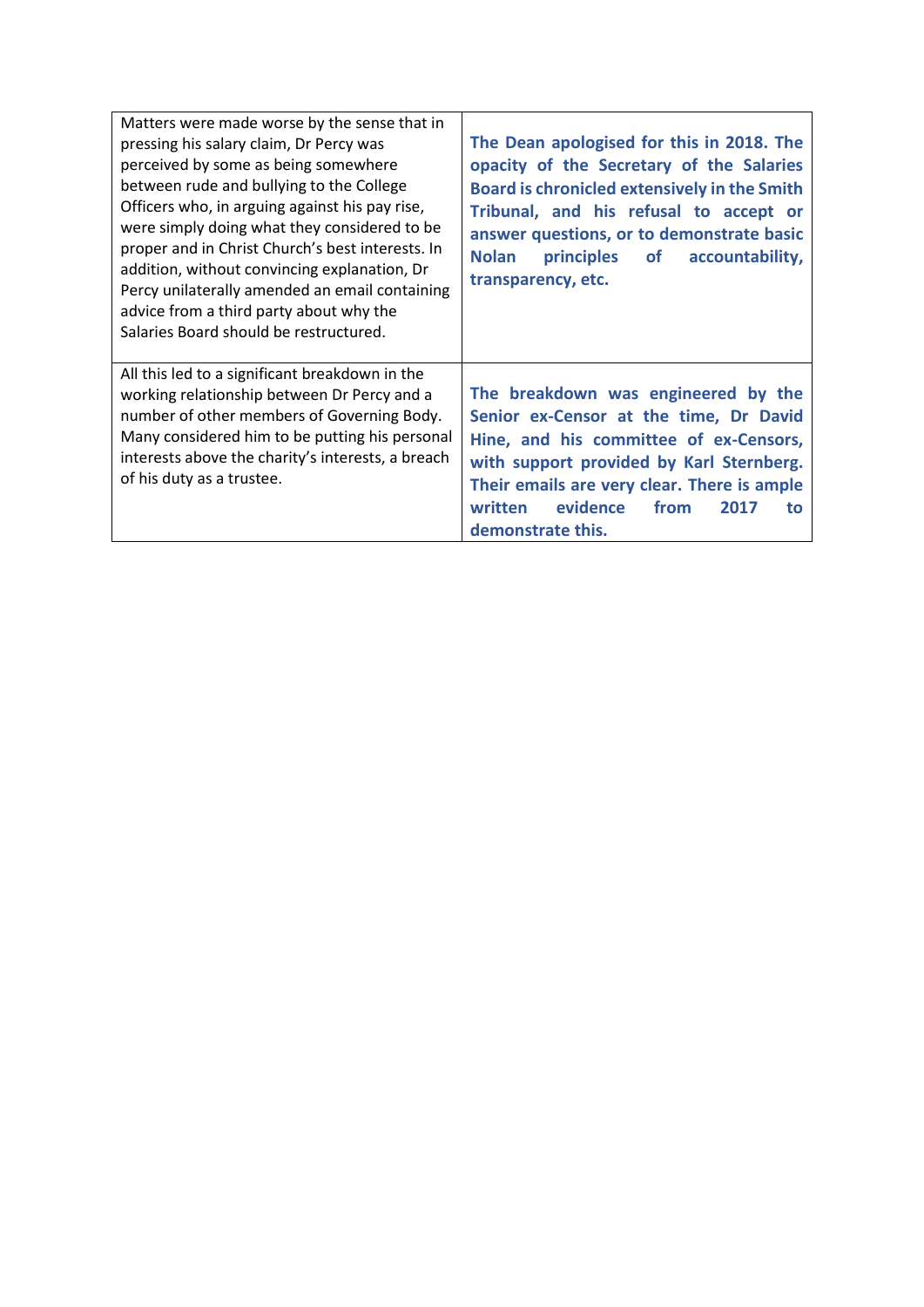## **Mediation begins**

In July 2018 a group was tasked by Governing Body to mediate with three possible outcomes: restoring relationships such that there could be a new way of working together; reaching a settlement whereby the Dean and Christ Church would part company and the Dean would leave Christ Church; or returning to Governing Body to report that no agreement could be reached. Mediation broke down by the Autumn as no agreement could be reached. **The Senior ex-Censor at the time led the mediation for the Governing Body. He had already privately written to his ex-Censor colleagues in 2017 that "the Dean had to go". The mediation was therefore never at any point entered into in good faith by Christ Church. Dr Hine was always going to report that either [a] the Dean was leaving; or [b] the Dean had to go. At a meeting in London in the autumn of 2018, Dr Hine told a group of key benefactors that the Dean would be leaving. In theory, mediation was ongoing at the time.**

**Dr Hine had taken the trouble and time to visit the Bishop of Oxford several weeks before mediation began in late July 2018, when he was accompanied by Canon Sarah Foot. They lobbied the Bishop to have "a quiet word with the Dean" to make him see his position was hopeless and persuade him to resign. The Bishop did not disclose this meeting to the Dean. The dates and times of these discussion and their contents are all evidenced in emails.**

**Canon Foot, meanwhile, became part of the mediation team, acting on behalf of Chapter, all the while assuring her clergy colleagues she had an open mind in relation to the mediation. The Smith Tribunal, as a finding of fact, shows that she was not being truthful. She too wanted the Dean to leave and was working on plans to remove him, before the mediation even began.**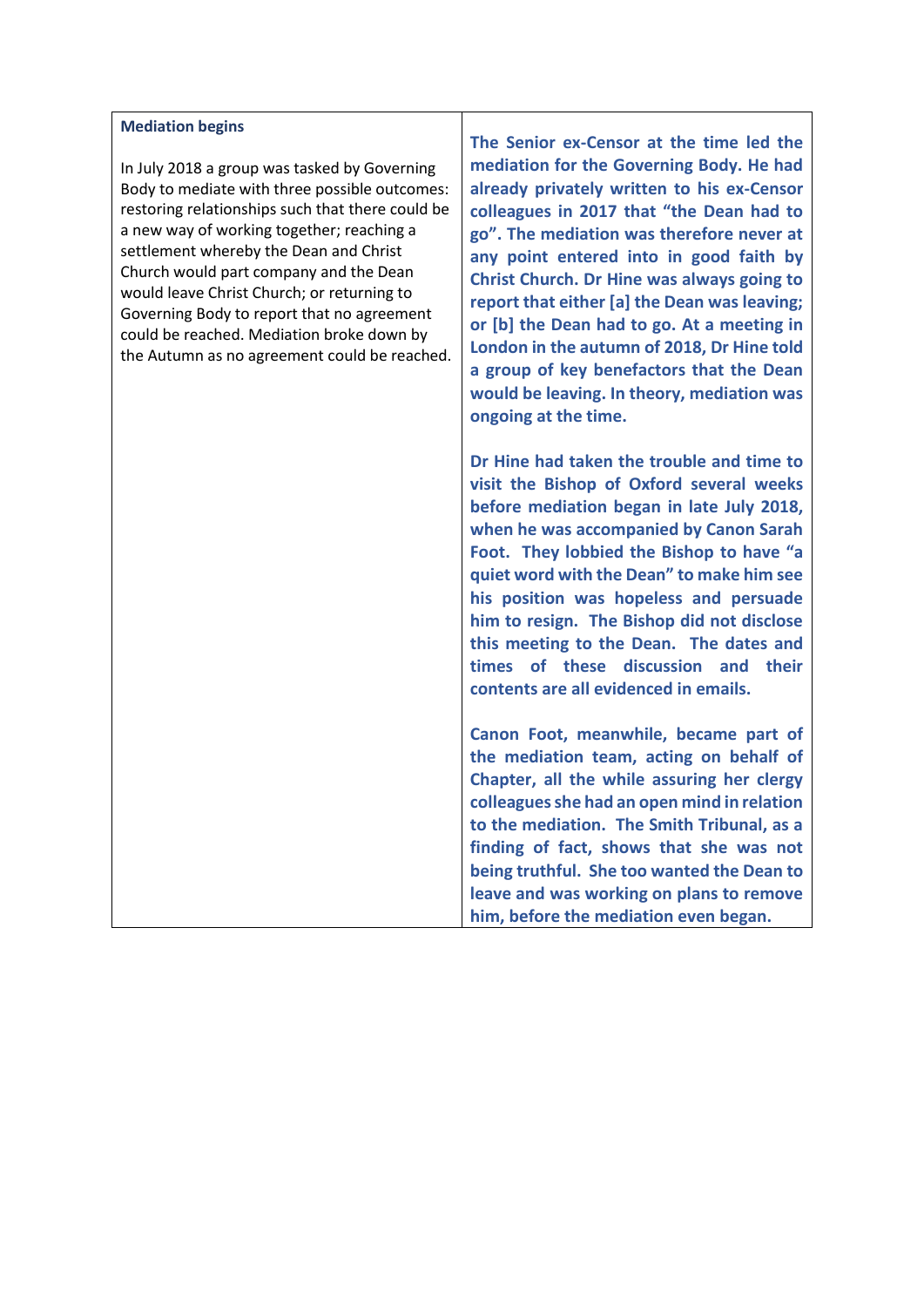## **The Smith Tribunal**

The only disciplinary procedure which applies to the Dean under Christ Church's statutes is a formal complaint.

It has been suggested that the language of the charges for the Smith tribunal were designed to damage Dr Percy's reputation. They were not. The language of the charges before the Smith tribunal used the language of the Statutes. The later employment tribunal decision makes it clear that the definition of "good cause" was perhaps not expressed in the terms that an experienced employment lawyer would choose if drafting it today. We accept that. However, "conduct of an immoral, scandalous or disgraceful nature incompatible with the duties of the office or employment" and "conduct constituting failure or persistent refusal or neglect or inability to perform the duties or comply with the conditions of office or employment" both come from a model statute which was adopted by many universities and Colleges. These were phrases Christ Church included in 2011 when the Statutes were last comprehensively reviewed. These provisions were in place before Dr Percy was appointed to the role of Dean.

The Governing Body did consider whether to use the phrase "immoral, scandalous or disgraceful" to reflect the language of the Statutes when the charges for the Smith Tribunal were discussed, but it was decided to reflect the language of the disciplinary procedure which was included in the Statutes.

**There are procedures available under the College Statutes for resolving HR issues. The allegation of harassment and theft of college wine brought against a member of Governing Body was handled without the individuals being put through any statutory procedure.**

**The charge of "immoral, scandalous or disgraceful conduct" against the Dean was intended to harm him personally, financially and reputationally. The fact charge was not made explicit; this made people think it was sexual or similar; the fact that the College eventually said it was not shows that they knew it would be understood to be of this kind He chose to contest it, despite the considerable cost.** 

**The Senior ex-Censor knew that it would cost the Dean huge sums to defend himself. Hine described this as "not moral … but it is legal". He also exchanged emails with Karl Sternberg, expressing the hope that either the Dean would be "bled dry" or have a breakdown. Both Fellows continued to present themselves as neutrals in Governing Body meetings.**

**The wording of the Statute was intended to impugn the Dean, and destroy him and his reputation. The charges were extensively aired and weaponized.**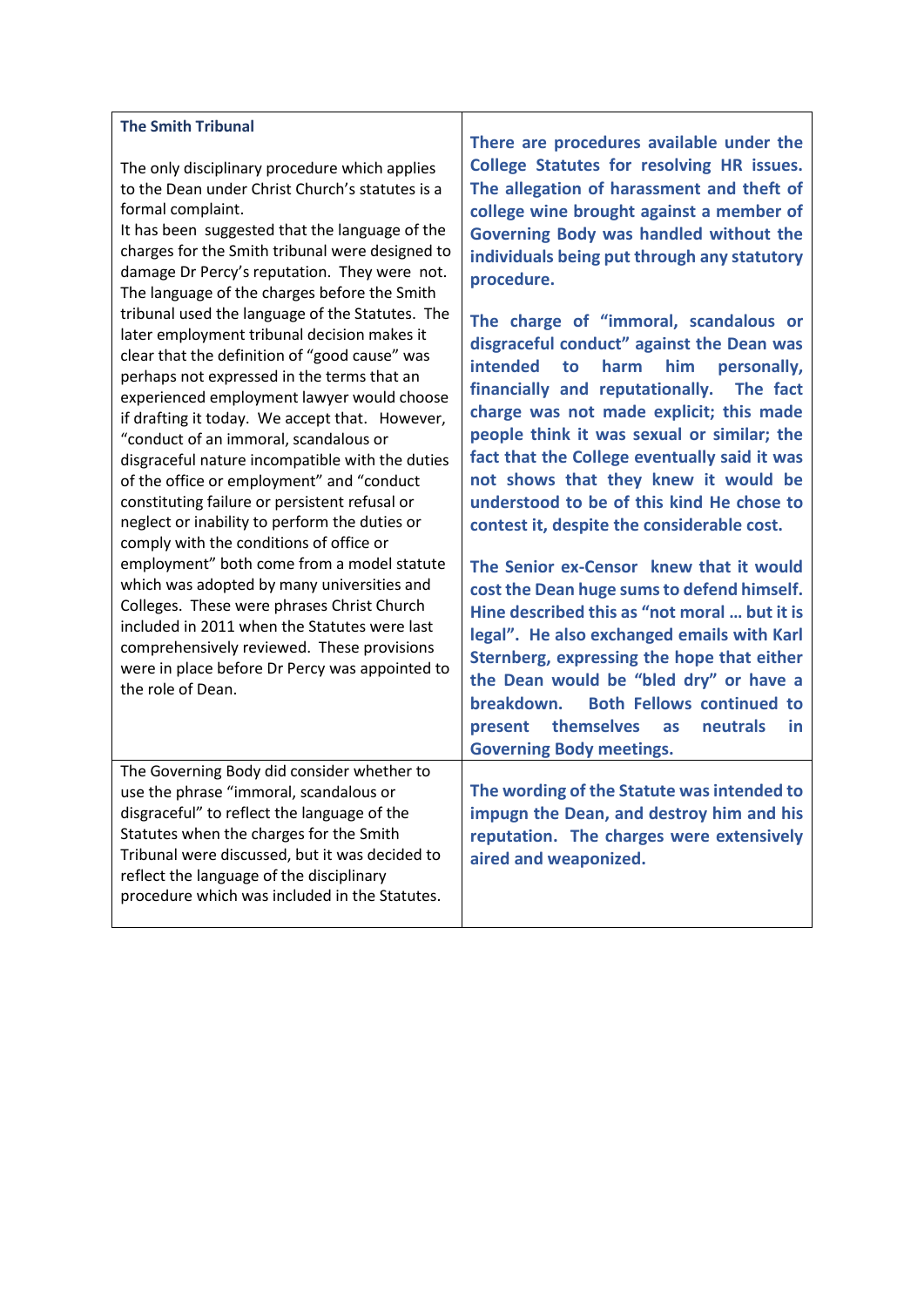| The complaint against Dr Percy triggered a<br>nearly unanimous vote by the Governing Body<br>and Cathedral Chapter (there was only a single<br>dissenter) to hold a tribunal, chaired by retired<br>High Court judge, Sir Andrew Smith, to decide<br>whether Dr Percy should be dismissed. Christ<br>Church's statutes set a very high bar for a<br>Dean's removal; the fact that he might have<br>lost the confidence of the majority of<br>Governing Body would not have been enough. | Governing Body were only ever given the<br>Senior ex-Censor's account of matters, and<br>as he refused to disclose his conflict of<br>interest in the matters, he and his allies<br>were able to influence the vote on the basis<br>of the briefing he offered to Fellows. A<br>pattern of misinformation<br>consistent<br>began here: the Dean's evidence would be<br>unfairly<br>redacted, withheld<br>or<br>misrepresented; the Dean was<br>never<br>allowed to defend himself. The basis for<br>this was he was alleged to have a conflict of<br>interest. Those presenting the case against<br>him were never thought to have a conflict<br>of interest Governing Body have only ever<br>seen their own prosecution case. |
|-----------------------------------------------------------------------------------------------------------------------------------------------------------------------------------------------------------------------------------------------------------------------------------------------------------------------------------------------------------------------------------------------------------------------------------------------------------------------------------------|--------------------------------------------------------------------------------------------------------------------------------------------------------------------------------------------------------------------------------------------------------------------------------------------------------------------------------------------------------------------------------------------------------------------------------------------------------------------------------------------------------------------------------------------------------------------------------------------------------------------------------------------------------------------------------------------------------------------------------|
| This was a bar that Sir Andrew did not feel had<br>been met when he rejected all of the claims in<br>the complaint. He did, however, find that Dr<br>Percy had breached his fiduciary duty and<br>expressed his surprise at the intemperate tone<br>of some correspondence with fellow trustees.                                                                                                                                                                                        | The phrase Sir Andrew Smith used is<br>"accidental, minor breach". He remarked<br>the fact that the Dean quickly<br>on<br>apologised for his intemperate tone and<br>noted the deeply offensive and unpleasant<br>emails exchanged among the ex-Censors.<br>There were 27 charges; all were dismissed.                                                                                                                                                                                                                                                                                                                                                                                                                         |
| Given Sir Andrew's findings, the then Censors<br>sought to find a way to restore relations with<br>Dr Percy, so that the institution could move<br>forward constructively. This foundered very<br>quickly.                                                                                                                                                                                                                                                                              | Rather than try to 'find a way to restore<br>relations with Dr Percy', on the day the<br>judgment was published, the College<br>changed a statement agreed with the Dean<br>on its website without consulting him. This<br>was, in effect, a declaration of the<br>resumption of conflict by the Censors. By<br>seeking to limit access to the Tribunal<br>judgment, the Censors sought to suppress<br>their colleagues' knowledge of their<br>misconduct and malfeasance. They refused<br>to refund the Dean's legal fees. They<br>continued to attack and brief against him.                                                                                                                                                 |
| Rather than seeking reconciliation, Dr Percy<br>began a campaign now focused on some of<br>those he claimed had been involved in moving<br>against him, by asserting that they had a<br>'conflict of interest' in all matters involving him.                                                                                                                                                                                                                                            | their<br><b>Using</b><br>lawyers,<br>the<br>Censors,<br>maintained to Governing Body that the<br>Dean had a conflict of interest in all<br>matters, and by this restricted his role<br>unlawfully.                                                                                                                                                                                                                                                                                                                                                                                                                                                                                                                             |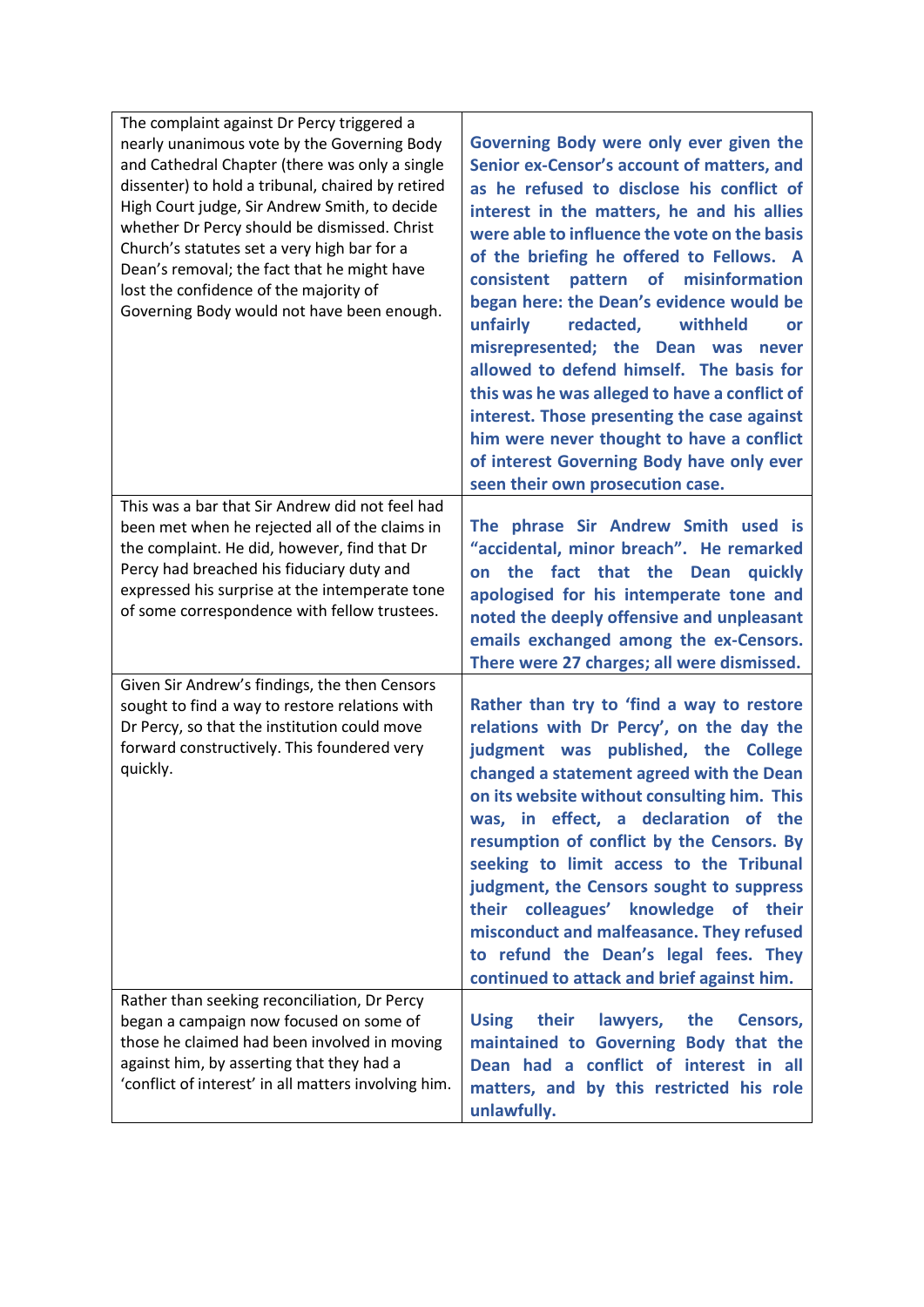| Of this group, some had been involved in<br>bringing the original complaint about Dr Percy's<br>conduct, but others had not. In targeting a few,<br>Dr Percy ignored the fact that all bar one<br>member of the Governing Body and all<br>members of the Chapter had voted in favour of<br>setting up the Smith tribunal.                                                                                                                                                                                                                                                         | See above.<br>The Censors had barred<br>members of Governing Body from reading<br>the<br><b>Smith</b><br><b>Tribunal</b><br>judgment<br>and<br>misrepresented its findings to colleagues<br>and in media statements. If the Censors<br>had nothing to hide, they would not have<br>sought to prevent colleagues from reading<br>it, nor would they have threatened legal<br>action against those who did. |
|-----------------------------------------------------------------------------------------------------------------------------------------------------------------------------------------------------------------------------------------------------------------------------------------------------------------------------------------------------------------------------------------------------------------------------------------------------------------------------------------------------------------------------------------------------------------------------------|-----------------------------------------------------------------------------------------------------------------------------------------------------------------------------------------------------------------------------------------------------------------------------------------------------------------------------------------------------------------------------------------------------------|
| Dr Percy's demands did the very opposite of<br>restoring good relations with Governing Body.<br>Inevitably, relations between Dr Percy and the<br>Governing Body took a critical turn for the<br>worse. The dissemination of the report from<br>the Smith tribunal caused a further<br>deterioration in Dr Percy's relationship with<br>trustees. As an internal disciplinary decision,<br>within Christ Church that report was initially<br>circulated only to Dr Percy and three College<br>Officers. It was intended to be a confidential<br>document, although it was leaked. | The Censors had no real intention of<br>resolving the conflict that had, by now, cost<br>the charity several millions of pounds. In<br>the face of the College's handling of the<br>Smith Tribunal, it was natural for Dr Percy<br>to try to vindicate himself in the public eye.                                                                                                                         |
| On receipt of the report, Christ Church made<br>the overall findings available to trustees, but<br>not all the detail of the report, given that usual<br>practice would be to restrict the full details in<br>such a document to a small group - and the<br>Governing Body consists of around 65<br>members.                                                                                                                                                                                                                                                                      | The points made here are obscure and<br>unconvincing.                                                                                                                                                                                                                                                                                                                                                     |
| Dr Percy and his supporters immediately<br>claimed that the details in the report had been<br>withheld to protect from scrutiny those<br>trustees who had acted against him. This was<br>untrue. Matters escalated in December 2019<br>with a crude attempt to make Christ Church<br>pay the legal fees Dr Percy had incurred during<br>the Smith tribunal, by threatening to publicise<br>the document if they were not paid.                                                                                                                                                    | There is no evidence for the first part of this<br>assertion. Since Christ Church had brought<br>the case against Dr Percy and been<br>defeated in the Tribunal, it was reasonable<br>to suggest that publishing the report would<br>encourage the College to pay the legal fees.                                                                                                                         |
| In fact, even before the tribunal had concluded,<br>as well as afterwards (and despite his repeated<br>claims to the contrary), Christ Church was<br>always willing to discuss with Dr Percy the<br>question of paying his legal fees. They were all<br>paid as part of his settlement agreement.                                                                                                                                                                                                                                                                                 | There is no evidence for this assertion. The<br>only discussion ever offered to Dr Percy<br>was a refund, conditional upon leaving.<br>Given his judicial exoneration, that seemed<br>unfair. The legal fees were only paid at the<br>end of the whole process.                                                                                                                                           |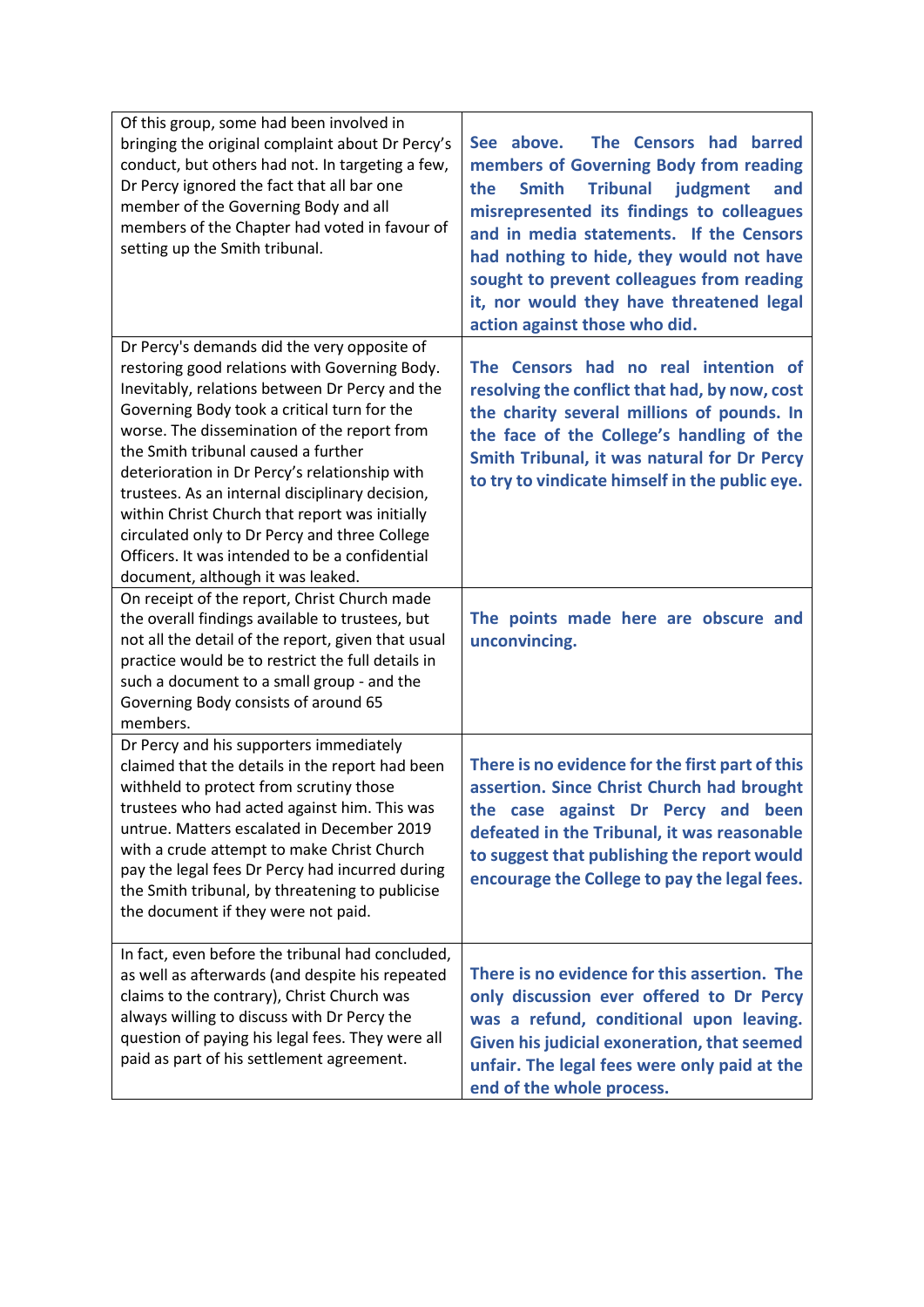| Some unpleasant emails<br>Much is made of some highly selective<br>quotations from e-mails dating back to 2017<br>and 2018, which show that a small handful of<br>trustees used strong language to express their<br>growing frustration with Dr Percy and some of<br>his actions, in private exchanges.                                                                                                                                                                                                                                                                                            | These emails sent on the University and<br><b>College email systems joked and bantered</b><br>about the methods for murdering the<br>Dean, and used highly offensive language<br>to describe him and his wife. These emails<br>were wholly unwarranted, and resulted in<br>no disciplinary action for their writers.        |
|----------------------------------------------------------------------------------------------------------------------------------------------------------------------------------------------------------------------------------------------------------------------------------------------------------------------------------------------------------------------------------------------------------------------------------------------------------------------------------------------------------------------------------------------------------------------------------------------------|-----------------------------------------------------------------------------------------------------------------------------------------------------------------------------------------------------------------------------------------------------------------------------------------------------------------------------|
| Christ Church has never condoned these rude<br>comments, and in his Tribunal decision Sir<br>Andrew Smith recognised that 'emails between<br>close colleagues are sometimes couched in<br>colourful language and are not always to be<br>taken literally'. In any case, an expression of<br>opinion in a private email is not, as Dr Percy<br>and his supporters have suggested, evidence of<br>a conspiracy. After all, seven people signed the<br>complaint which preceded the Smith Tribunal,<br>after which 43 additional members of<br>Governing Body and all of Chapter voted to<br>proceed. | Nor did Christ Church condemn them. The<br>expression of private opinions antipathetic<br>to an individual among a small and<br>secretive group of people with similar<br>interests, one of which was to get rid of<br>that individual, would appear to most<br>observers to be evidence of a conspiracy.                   |
| The idea that any small group could unduly<br>influence the entire Governing Body is<br>unrealistic. Governing Body consists largely of<br>Professors and Associate Professors of the<br>University of Oxford. Their day job relies on<br>intellectual independence and the critical<br>examination of any proposition put before<br>them.                                                                                                                                                                                                                                                         | The documentation presented to the Smith<br>Tribunal, including other emails, clearly<br>shows a concerted attempt by the ex-<br>allies to<br>and<br>a few<br><b>Censors</b><br>keep<br>manipulating colleagues, attacking those<br>who resist, and presenting a carefully<br>controlled narrative and argument to<br>them. |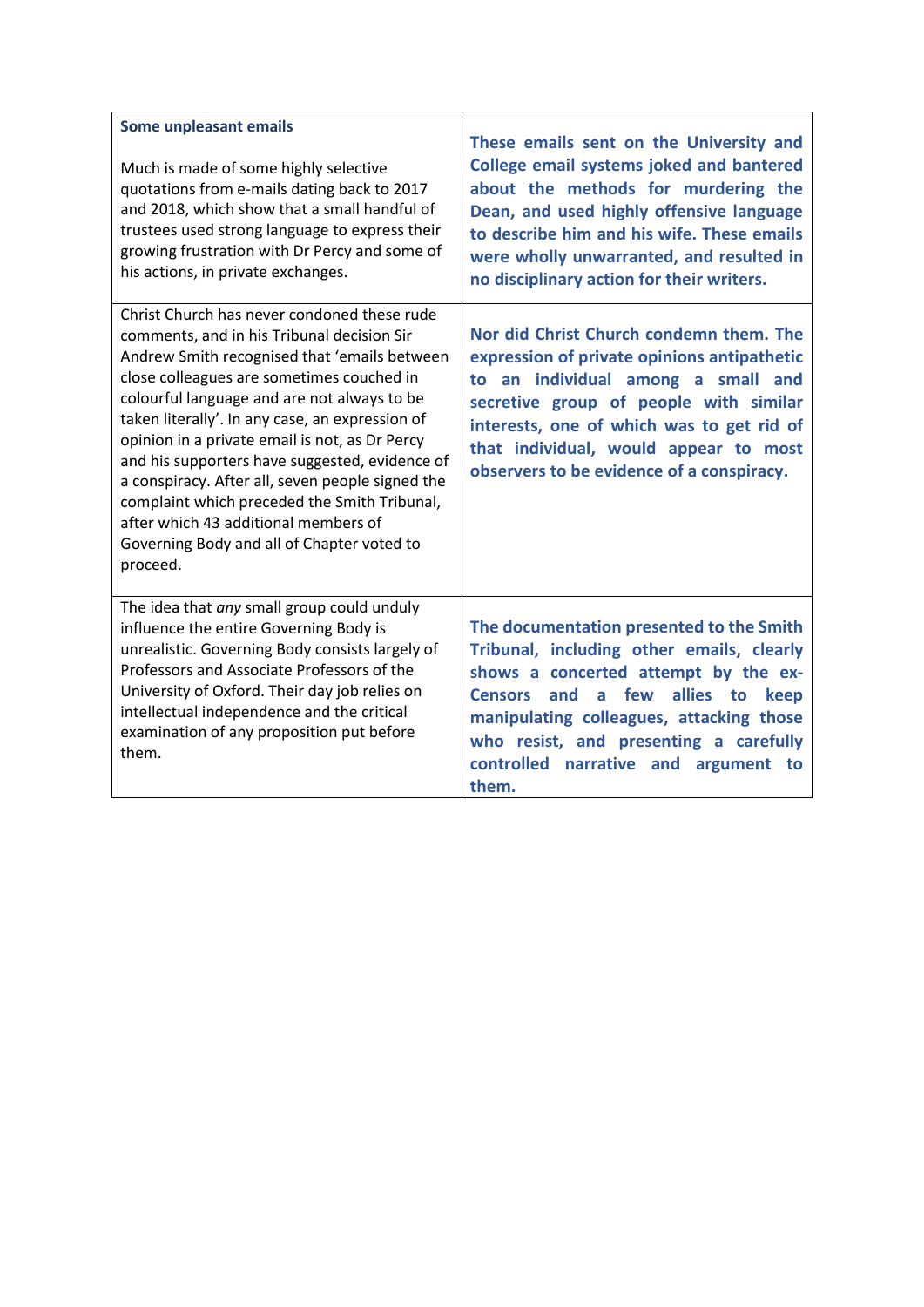| A vote of no confidence and a second<br>mediation attempt<br>By December 2019, just over four months after<br>the initial release of the Smith report, relations<br>between the Dean and Governing Body had<br>reached a point where a motion of no<br>confidence was passed against him. The motion<br>could have no formal effect because of Christ<br>Church's Statutes, but gave a strong indication<br>of the depth of feeling within the institution<br>that Dr Percy had made his position untenable. | Once again, the Dean was prevented from<br>speaking to the motion of no confidence or<br>defending himself. He was not allowed to<br>submit any statement. Despite being very<br>unwell at this juncture, and his lawyers<br>advising that this vote might be a breach of<br>equality and employment law, the vote<br>went ahead with a secret ballot.                                              |
|--------------------------------------------------------------------------------------------------------------------------------------------------------------------------------------------------------------------------------------------------------------------------------------------------------------------------------------------------------------------------------------------------------------------------------------------------------------------------------------------------------------|-----------------------------------------------------------------------------------------------------------------------------------------------------------------------------------------------------------------------------------------------------------------------------------------------------------------------------------------------------------------------------------------------------|
| Even as relations between Dr Percy and the<br>vast majority of the Governing Body became<br>glacial, two initiatives were in progress that<br>could have helped to bring about a thaw.                                                                                                                                                                                                                                                                                                                       | The relations between Dr Percy and GB<br>were not glacial; they had broken down<br>number of Fellows<br>because a<br>were<br>determined<br>to<br>him<br>and<br>remove<br>consistently put pressure on GB to achieve<br>this.                                                                                                                                                                        |
| The first was the development of concrete<br>proposals to review Christ Church's<br>governance. A review had first been proposed<br>by the Governing Body in the first half of 2019,<br>before the conclusion of the Smith tribunal, and<br>was a move which Dr Percy supported.                                                                                                                                                                                                                             | The issue of conflicts of interest in setting<br>up a review of the College's governance<br>were still not addressed. Failure to do this<br>left fundamental problems and issues<br>relating to it in place.                                                                                                                                                                                        |
| The second was the beginning of a fresh<br>mediation process, which aimed to settle the<br>differences between Dr Percy and Christ<br>Church.                                                                                                                                                                                                                                                                                                                                                                | Unfortunately, those charged to mediate<br>with the Dean and his colleagues refused to<br>meet him. This was never reported to<br>Governing Body. It became the pattern for<br>future mediations: agree to mediate, but<br>then secretly refuse to meet, and then<br>report back that mediation had broken<br>down and that the Dean was being<br>unreasonable.                                     |
| Central to the mediation efforts were attempts<br>to find a way for the institution and Dr Percy to<br>work together and at the same time to settle<br>the Employment Tribunal claims he had<br>brought against Christ Church from February<br>2019. The existence and nature of those claims<br>are key to much of what happened in the<br>period from the release of the Smith report in<br>August 2019 to the final settlement of February<br>2022.                                                       | The Dean needed his legal fees back to<br><b>Governing</b><br>pursue<br>the<br><b>Body</b><br>case.<br>continued to refuse to refund any, unless<br>the Dean resigned. As he had no house or<br>this<br>other<br>income,<br>seemed<br>an<br>unreasonable demand. this was especially<br>so as the Smith Tribunal had entirely<br>exonerated him of "immoral, scandalous or<br>disgraceful conduct". |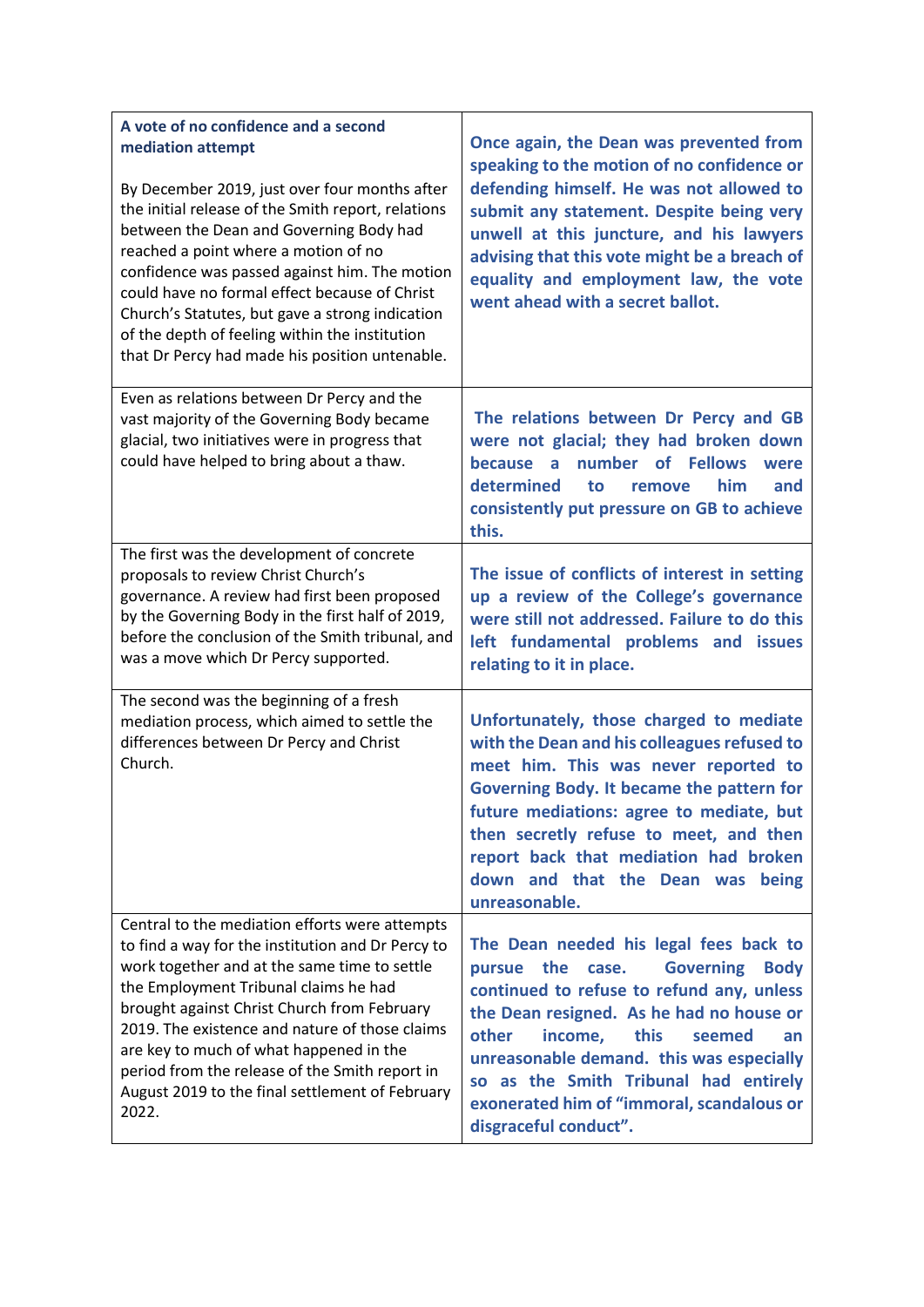| In them, Dr Percy sought damages for the<br>campaign he claims was orchestrated against<br>him by the ex-Censors and others who he says<br>sought to brief and persuade Governing Body<br>to remove him from office, including for<br>financial losses and injury to feelings caused to<br>him by having to defend himself in the Smith<br>tribunal. It also gave an alleged explanation for<br>the campaign against him, namely that those<br>he claimed opposed him were determined to<br>prevent him from introducing reforms to the<br>institution's governance and procedures. | The ex-Censors continued in their briefings<br>against the Dean by their usual means. The<br>opposition to his wish to introduce<br>'reforms to the institution's governance<br>and procedures' was clearly shown by their<br>attempt to set up their own governance<br>review on their terms.                                                                                                                                                                                                                                                                                                        |
|-------------------------------------------------------------------------------------------------------------------------------------------------------------------------------------------------------------------------------------------------------------------------------------------------------------------------------------------------------------------------------------------------------------------------------------------------------------------------------------------------------------------------------------------------------------------------------------|-------------------------------------------------------------------------------------------------------------------------------------------------------------------------------------------------------------------------------------------------------------------------------------------------------------------------------------------------------------------------------------------------------------------------------------------------------------------------------------------------------------------------------------------------------------------------------------------------------|
| Christ Church entered into its second mediation<br>with Dr Percy in November 2019. This round<br>went on intermittently until March 2020. A<br>third round, with a new mediator, began that<br>summer of 2020 and continued, again<br>intermittently, until summer 2021.                                                                                                                                                                                                                                                                                                            | Again, those charged by Governing Body to<br>mediate were not in fact willing to meet or<br>engage with him.                                                                                                                                                                                                                                                                                                                                                                                                                                                                                          |
| At this stage many organisations might have<br>accepted that mediation was never going to<br>work, but Christ Church continued to engage in<br>a fourth round, convinced that mediation<br>provided the best and most appropriate route<br>to a resolution. After a great deal of hard work<br>and negotiation this fourth round of mediation<br>took place in February 2022 and finally led to<br>the agreed settlement.                                                                                                                                                           | Governing Body were advised by new<br>lawyers that: their chances of removing the<br>Dean were slim; it would be hugely<br>expensive to try to do this; and the Charity<br>Commission wanted an account of the<br>costs and the risks of these further actions.<br>The Dean's Trade Union advised that a<br>settlement which compensated the Dean<br>and refunded his fees would be acceptable.<br>Also, Governing Body had a meeting with<br>the VC and Chancellor? We don't known for<br>sure what was said at it, but is was decisive.<br>One might ask why things changed so<br>rapidly after it? |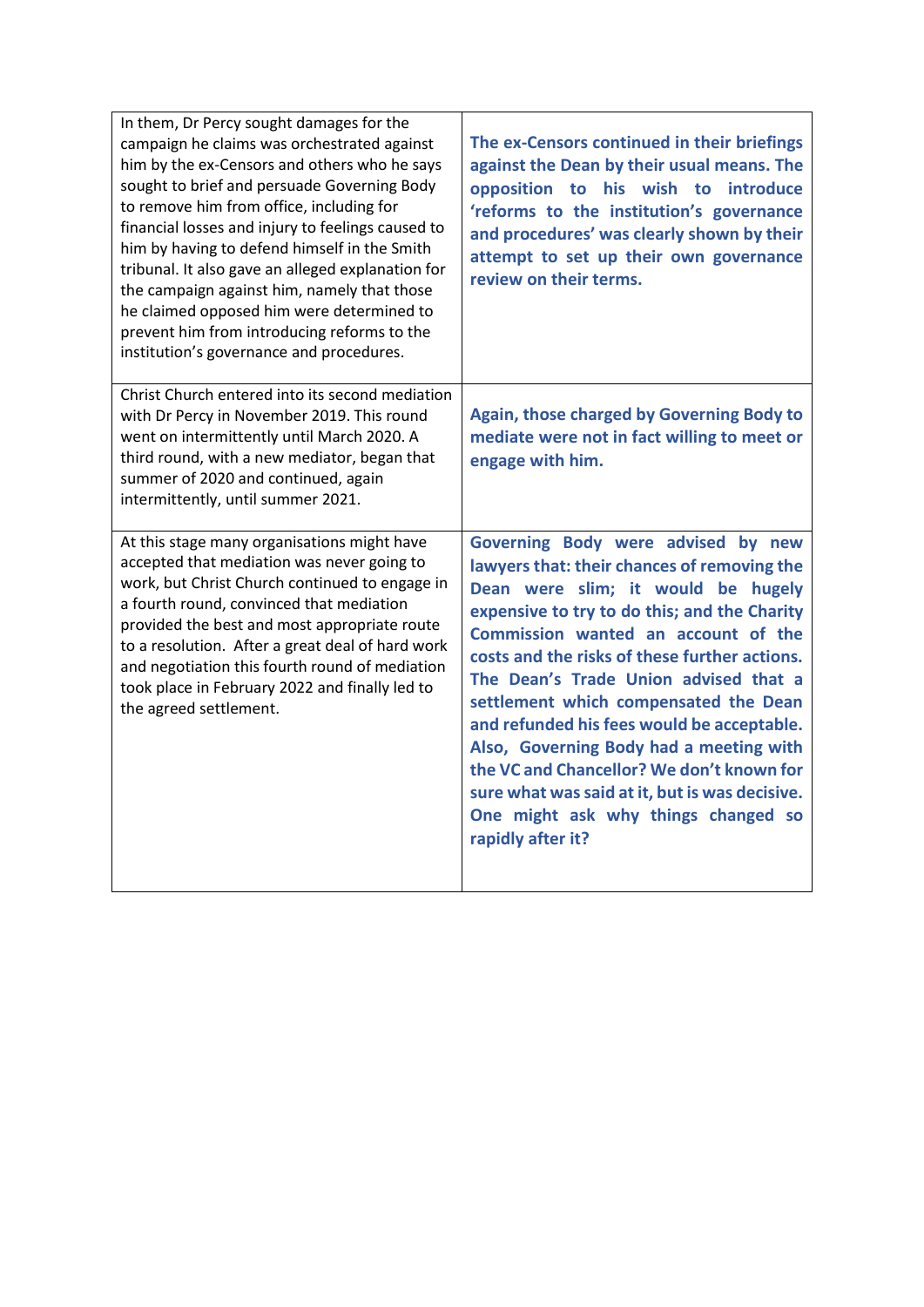| <b>Safeguarding</b><br>Safeguarding has been a major theme of the<br>attacks made on Christ Church by Dr Percy and<br>his supporters. Safeguarding is an area where<br>much progress has been made in recent years<br>and there is no doubt that all educational<br>institutions have more detailed and wide-<br>ranging safeguarding practices in place now<br>than was the case five or ten years ago.                                                                                                            | There can be no dispute that in the autumn<br>of 2017, neither the Senior nor Junior<br>Censor had received safeguarding training,<br>knew that this was a statutory<br><b>or</b><br>responsibility the College was failing on.<br>Again, e-mails explicitly record the Senior<br>Censor's dismay at learning she had this<br>responsibility, one that the ex-Censors had<br>neglected to flag to her.                             |
|---------------------------------------------------------------------------------------------------------------------------------------------------------------------------------------------------------------------------------------------------------------------------------------------------------------------------------------------------------------------------------------------------------------------------------------------------------------------------------------------------------------------|------------------------------------------------------------------------------------------------------------------------------------------------------------------------------------------------------------------------------------------------------------------------------------------------------------------------------------------------------------------------------------------------------------------------------------|
| In the case of Christ Church, its staff have<br>always worked hard to make the College,<br>Cathedral and School a safe place for all who<br>learn, teach, live, work and visit. We currently<br>have an institution-wide, independent<br>safeguarding review in progress, to ensure we<br>are following best practice at all times.                                                                                                                                                                                 | Why have a review now if the College's<br>safeguarding has always led to its being 'a<br>safe place for all'? The Censors, to their<br>credit, did accept in the autumn of 2017<br>that they had responsibility for College<br>safeguarding, and training was arranged.<br>As a result welfare and safeguarding<br>provision is now improved, and<br>also<br>compliant with the law.                                               |
| An incident at Christ Church, December 2016<br>As reported in the recent Times article, Dr Percy<br>acknowledges that Christ Church is 'now as safe<br>as anywhere else for a student'. However, he<br>and his supporters have repeatedly suggested<br>that an incident during the 2016-17 Christmas<br>vacation was mishandled by Christ Church. In<br>The Times, Dr Percy claims 'we were left<br>entirely alone' to deal with a troubled female<br>student who suffered a serious injury while in<br>the shower. | This consisted of two medical emergencies<br>took place over two consecutive evenings.<br>Much was reported in the press at the<br>subsequent trials.<br>The Dean was the only member of<br>Governing Body on site left to deal with<br>this, and the ex-Censors were informed of<br>dangerous gaps in welfare provision as<br>soon as the new term began They declined<br>to act.                                                 |
| Dr Percy's account omits the fact that he<br>himself had supported the student's request to<br>remain in residence over the vacation. He also<br>rejected offers made by members of the<br>Welfare team to remain in residence or return<br>from holiday to help support the student in<br>question.                                                                                                                                                                                                                | Untrue. The Dean does not have any<br>authority to grant this. Such requests are<br>processed through the Academic Office;<br>they are not decanal matters. If he rejected<br>'offers made by members of the Welfare<br>team to remain in residence or return from<br>holiday to help support the student in<br>question', this shows that adequate<br>support arrangements for dealing with<br>student welfare were not in place. |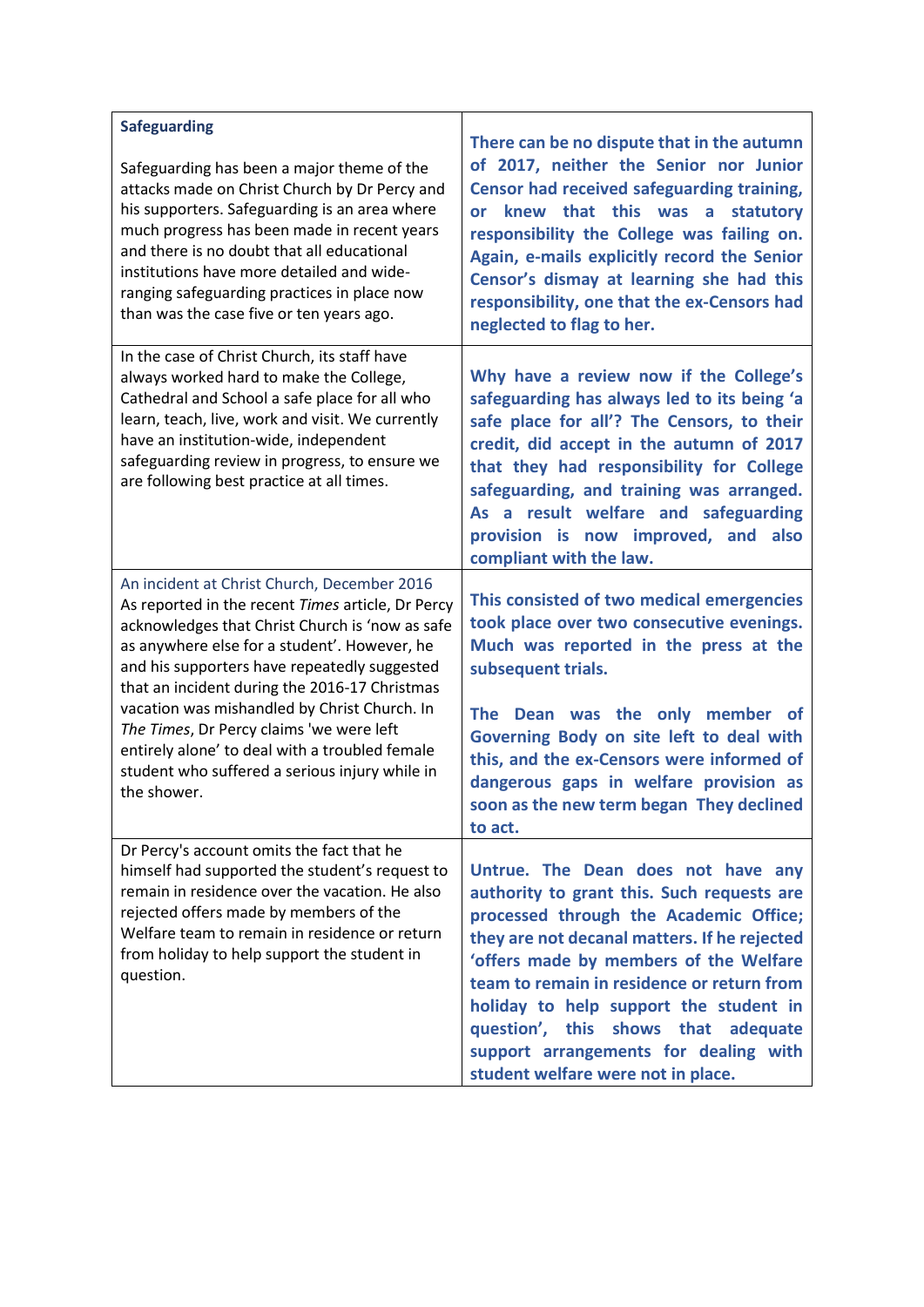| It remains unclear why, upon Dr Percy's own<br>account, Dr Percy took it upon himself to take a<br>female student out of the shower and 'to dry<br>and dress' her, rather than asking someone to<br>assist him, or calling for paramedics.                                                                                                                                                                      | The student had broken into a flat, badly<br>lacerated their foot, and was bleeding<br>profusely. The flat was flooding. The<br>student was also incapacitated by drugs<br>and drink. It was New Year, and the wait<br>for an ambulance was far too risky.<br>Removing the student from the shower and<br>binding the wound seemed a reasonable<br>step under the circumstances. The porter<br>who reported the break-in and injury<br>watched the Dean at all times. A male<br>graduate student lent clothes for the<br>injured party.                                                                                                                                                                                                                                                                 |
|-----------------------------------------------------------------------------------------------------------------------------------------------------------------------------------------------------------------------------------------------------------------------------------------------------------------------------------------------------------------------------------------------------------------|---------------------------------------------------------------------------------------------------------------------------------------------------------------------------------------------------------------------------------------------------------------------------------------------------------------------------------------------------------------------------------------------------------------------------------------------------------------------------------------------------------------------------------------------------------------------------------------------------------------------------------------------------------------------------------------------------------------------------------------------------------------------------------------------------------|
| Even though during the Christmas vacation very<br>few students are in residence and most staff<br>are, quite rightly, on holiday, Christ Church<br>always ensures that one senior member will be<br>available in Oxford in case there is an<br>emergency. The Dean often takes on this role,<br>as a Senior College Officer provided with on-<br>site accommodation, and that was the case on<br>this occasion. | The Dean entirely accepts that this was an<br>emergency, and despite a serious family<br>bereavement, he dealt with it. The crisis<br>(serious critical incident) is not the issue.<br>The issue was, rather, why no proper<br>College oversight was in place at the time,<br>including taking several hours to contact<br>the Censors (who were away). Later, it<br>emerged (as a result of this very serious<br>critical incident) that the Censors had no<br>job descriptions. Again, the evidence for<br>this gross negligence is in writing and<br>substantial. There is no evidence for these<br>assertions. They are<br>retrospectively<br>invented. The Dean was also on annual<br>leave, but fortunately able to act as he was<br>in the Deanery because of their close family<br>bereavement. |
| That Dr Percy was the officer who had to deal<br>with this situation was thus neither unusual,<br>nor a mistake, nor something about which he<br>should have been surprised. Indeed, any other<br>Head of House would have expected to oversee<br>such an emergency if they had been in<br>residence in their college.                                                                                          | The Dean requested that the ex-Censors<br>produce proper job descriptions for their<br>successors. The Senior ex-Censor at the<br>time<br>resisted<br>this,<br>although<br>job<br>descriptions were eventually produced one<br>year later. These job descriptions were still<br>inadequate. The request to produce these<br>job descriptions prompted the Senior ex-<br>Censor to plot to remove the Dean - from<br>2017,<br>and<br>again,<br>his<br>captured<br>in<br>correspondence to ex-Censors.                                                                                                                                                                                                                                                                                                    |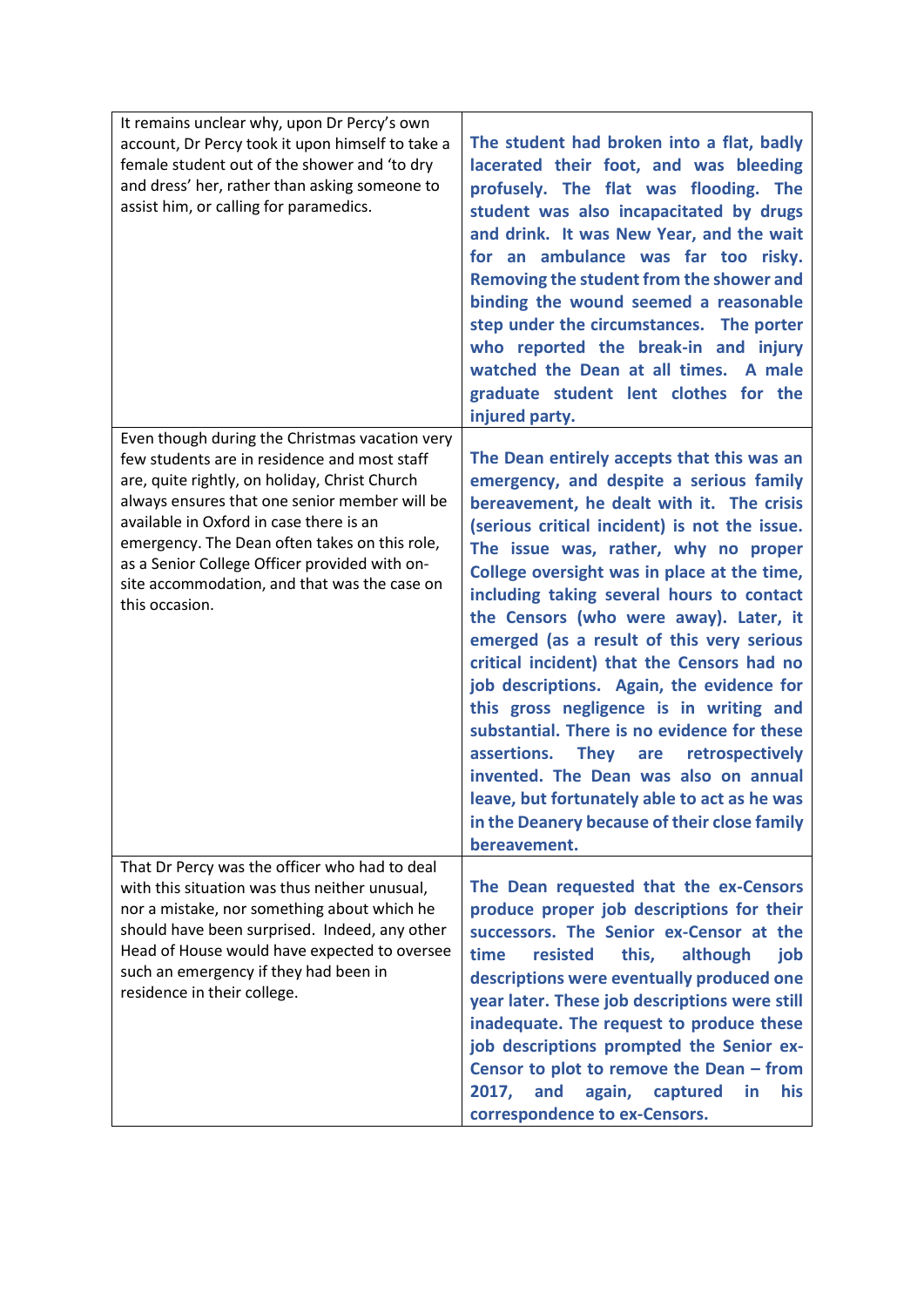| That the incident occurred, as Dr Percy relates,<br>when he and his wife had just returned from a<br>family funeral is regrettable, but by dismissing<br>an offer from a member of the Welfare team to<br>stay on site, he had knowingly retained<br>responsibility for any situation that occurred.<br>The statutes are, in any case, clear that it is the<br>Dean who is ultimately 'responsible for order<br>and discipline and the general<br>superintendence' of Christ Church                                  | <b>Given that the Dean had no information on</b><br>who was in College, or why, and the<br>Censors had simply left, the situation was<br>by no means as clear as this statement<br>suggests. This another fiction: there was no<br>'welfare team' around to agree any of this<br>with.                                                                                                                                                                                                                                                                                                                                                                                                                                     |
|----------------------------------------------------------------------------------------------------------------------------------------------------------------------------------------------------------------------------------------------------------------------------------------------------------------------------------------------------------------------------------------------------------------------------------------------------------------------------------------------------------------------|----------------------------------------------------------------------------------------------------------------------------------------------------------------------------------------------------------------------------------------------------------------------------------------------------------------------------------------------------------------------------------------------------------------------------------------------------------------------------------------------------------------------------------------------------------------------------------------------------------------------------------------------------------------------------------------------------------------------------|
| Before, and after, this incident, the Dean at no<br>stage made any proposals to Governing Body to<br>modify Christ Church's safeguarding practices<br>or policies.                                                                                                                                                                                                                                                                                                                                                   | <b>Proposals had been made to the Academic</b><br>Committee, and also raised elsewhere in<br>other<br>committees.<br>The<br>ex-Censors<br>consistently opposed and obstructed the<br>discussions This only changed as a result of<br>a range of critical incidents.                                                                                                                                                                                                                                                                                                                                                                                                                                                        |
| So, what in any case, were the specific<br>safeguarding problems Dr Percy claims weren't<br>being addressed? We still don't know exactly.<br>He had claimed in informal exchanges with a<br>few trustees that there had been other<br>safeguarding incidents in previous years<br>unknown to anyone but himself. Since Dr Percy<br>was the only person with detailed knowledge<br>about these allegations, and would not share<br>these details, there was nothing for Christ<br>Church or other bodies to act upon. | The College already has all this information.<br>When the Censors - Prof. Johnson and Prof.<br>Young - discovered in the autumn of 2017<br>that they were responsible and liable for<br>College safeguarding, the situation was<br>immediately addressed with appropriate<br>training and adjusted responsibilities. The<br>ex-Censors did not wish this to be reported<br>to Governing Body.                                                                                                                                                                                                                                                                                                                              |
| Dr Percy has made very explicit his claim that<br>the fundamental motivation for the alleged<br>plotting against him was the ex-Censors'<br>resistance to his attempts to reform<br>safeguarding at Christ Church. This claim<br>formed a central plank of his Employment<br>Tribunal ('ET') claims, even though most<br>trustees were completely ignorant of these<br>assertions until the ET claims emerged.                                                                                                       | The claim regarding plotting against the<br>Dean is true, evidenced and verifiable.<br><b>Smith</b><br><b>Tribunal</b><br><b>Like</b><br>the<br>judgment,<br>members of Governing Body were told they<br>could not read the ET claim, so they have no<br>clue as to what the issues were. Trustees<br>have only ever been told what the ex-<br>Censors wanted them to believe.<br>-lf<br>members<br><b>Governing</b><br>of<br><b>Body</b> were<br>exercising their trustee responsibilities<br>seriously, they would all have read the ET<br>claim, and would also know how much<br>money had been spent (and lost) on actions<br>taken against the Dean. Trustees remain<br>ignorant of the claim's contents to this day. |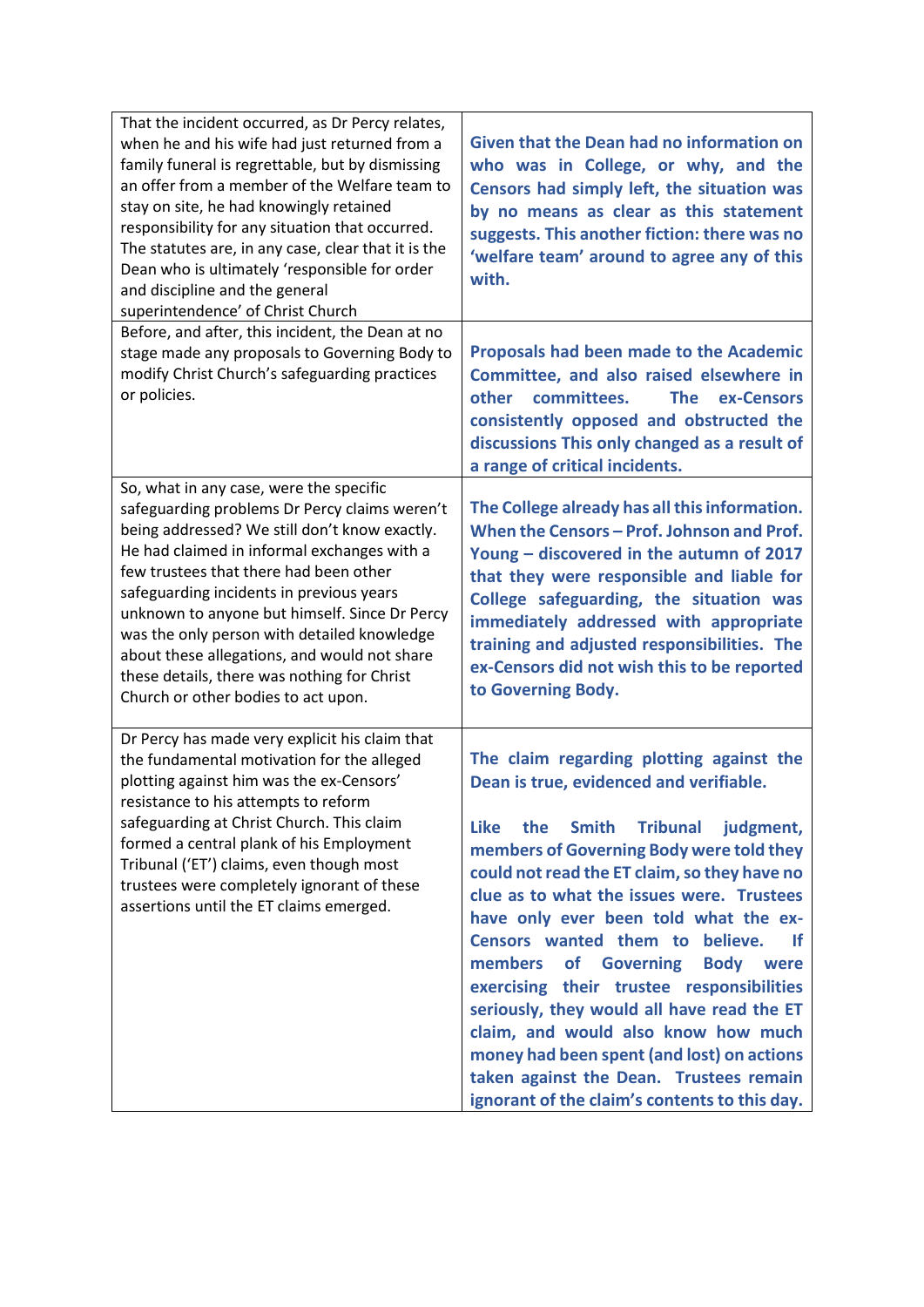| <b>The Employment Tribunal claims</b><br>The ET claims presented Christ Church with two<br>significant practical problems. So much of the<br>institution's governance was criticised in the<br>claim that it was impractical for the planned<br>Governance Review to proceed until the ET had<br>been heard (which could take a matter of years,<br>especially given the subsequent delays due to<br>COVID-19). In addition, individual trustees<br>became afraid to speak freely given that<br>confidential discussions at Governing Body<br>meetings subsequently appeared in the media<br>in coverage clearly initiated by supporters of<br>the Dean.<br>Although Dr Percy has repeatedly claimed that,<br>apart from one occasion, he never spoke to the<br>press until his departure from Christ Church last<br>month, the evidence suggests otherwise.<br>Internal phone records prove that he had called<br>and texted one journalist dozens of times while<br>working at Christ Church. | The Dean was working with one journalist<br>on an article about film censorship.                                                                                                                        |
|-------------------------------------------------------------------------------------------------------------------------------------------------------------------------------------------------------------------------------------------------------------------------------------------------------------------------------------------------------------------------------------------------------------------------------------------------------------------------------------------------------------------------------------------------------------------------------------------------------------------------------------------------------------------------------------------------------------------------------------------------------------------------------------------------------------------------------------------------------------------------------------------------------------------------------------------------------------------------------------------------|---------------------------------------------------------------------------------------------------------------------------------------------------------------------------------------------------------|
| An incident in the sacristy<br>A third round of mediation was under way<br>when, in October 2020, a complaint of sexual<br>harassment against the Dean was made by Ms<br>Jeune, a young woman who was both a visiting<br>graduate student at Christ Church and a Verger<br>in the Cathedral.                                                                                                                                                                                                                                                                                                                                                                                                                                                                                                                                                                                                                                                                                                    | Ms Jeune was an overseas visiting graduate<br>student at Christ Church in 2017-18 (not a<br>student of the University), and at no point<br>after that, and to the present day this<br>remains the case. |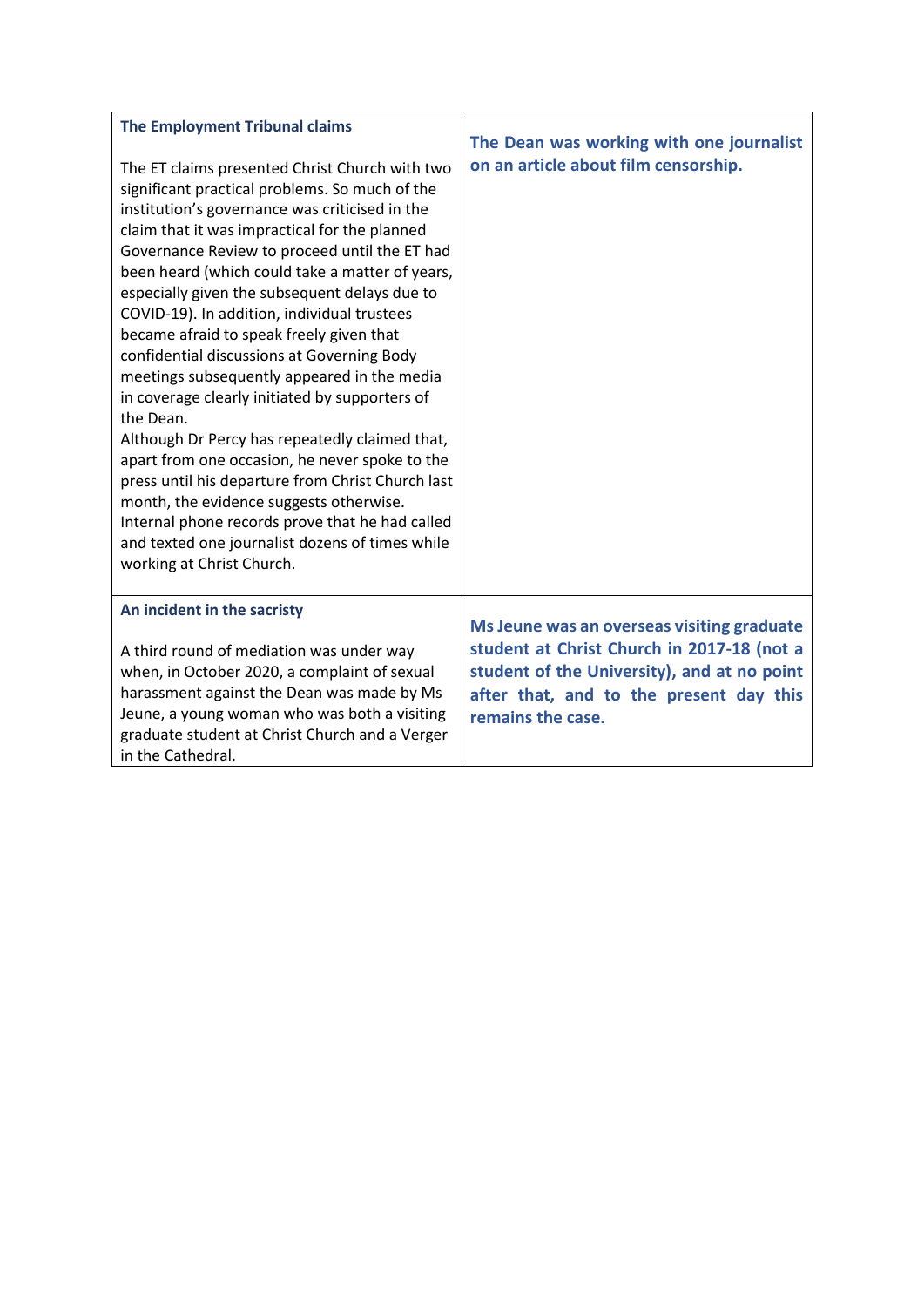| The alleged incident occurred at a time of strict<br>Covid-19 rules. Small-scale, socially-distanced<br>services were taking place in the Cathedral.<br>There were strict restrictions on entry to the<br>smaller spaces such as the sacristy that were<br>used for activities in connection with services.                                                                                                                                                                                                                                                                                                                                                                                                                                                                 | The Dean frequently used the Sacristy to<br>put eye drops in. His eye condition requires<br>the application of eye drops every 90<br>minutes. The Sacristy was a more sterile<br>room than the public WCs (and with a<br>mirror attached to the door where the<br>Dean kept his robes). Covid rules were<br>being observed at all times, including the<br>wearing of facemasks. The Dean had been<br>using the Sacristy like this every week<br>during Covid, and the vergers knew this,<br>and were content with the arrangements.<br>The Sacristy is a space big enough for<br>several people to gather in a Covid- |
|-----------------------------------------------------------------------------------------------------------------------------------------------------------------------------------------------------------------------------------------------------------------------------------------------------------------------------------------------------------------------------------------------------------------------------------------------------------------------------------------------------------------------------------------------------------------------------------------------------------------------------------------------------------------------------------------------------------------------------------------------------------------------------|-----------------------------------------------------------------------------------------------------------------------------------------------------------------------------------------------------------------------------------------------------------------------------------------------------------------------------------------------------------------------------------------------------------------------------------------------------------------------------------------------------------------------------------------------------------------------------------------------------------------------|
|                                                                                                                                                                                                                                                                                                                                                                                                                                                                                                                                                                                                                                                                                                                                                                             | compliant socially distanced way.<br><b>The</b><br>Dean did not "follow Ms. Jeune" anywhere.<br>He went to the Sacristy to apply eye drops,<br>as he did normally and frequently, and<br><b>Cathedral staff know this.</b>                                                                                                                                                                                                                                                                                                                                                                                            |
| On 4th October 2020, after a service, Ms Jeune<br>went to the sacristy, an area explicitly only<br>accessible to vergers under Christ Church's<br>Covid protocol, where it is close to impossible<br>for two people to be present while observing<br>social distancing. Despite these regulations, Dr<br>Percy followed Ms Jeune into the sacristy; he<br>has acknowledged that he had a conversation<br>there with Ms Jeune, although by being there<br>he was already infringing the Covid regulations<br>of the institution of which he was head.                                                                                                                                                                                                                        | The Sacristy is larger than a double-decker<br>bus. The Dean did not follow Ms Jeune<br>anywhere but went to the Sacristy where<br>there was a mirror that he used in putting<br>drops in his eyes. He has a chronic eye<br>condition, and with an infection that week,<br>could not see well enough to know who<br>was in front of him. He could not have<br>recognised anyone at a distance of more<br>than about 15-20 feet without his contact<br>lenses in, as on this day.                                                                                                                                      |
| Ms Jeune's version of events is set out in The<br>Telegraph.<br>Ms Jeune reported the incident almost<br>immediately to the Chaplain. Over the following<br>week, Ms Jeune considered what to do, not<br>consulting any senior member of Christ Church<br>until she decided to make a formal complaint to<br>the Sub-Dean on 11th October. The Sub-Dean<br>informed the relevant authorities at Christ<br>Church (as the employer of both Dr Percy and<br>Ms Jeune) and in the diocese (as the alleged<br>harassment occurred in an ecclesiastical<br>context). Any complaint of this nature would be<br>treated seriously by Christ Church, and in this<br>case the incident's gravity was considerably<br>increased by the disparity in status between<br>those involved. | procedures for recording,<br><b>No</b><br>proper<br>reporting or assessing the allegation were<br>ever followed. The Chaplain and Sub-Dean<br>did not follow any of the College or other<br>harassment procedures in place at the<br>time; nor did they record or report the<br>allegation according to any of their<br>safeguarding training, the College<br><b>HR</b><br>procedures and all other processes.                                                                                                                                                                                                        |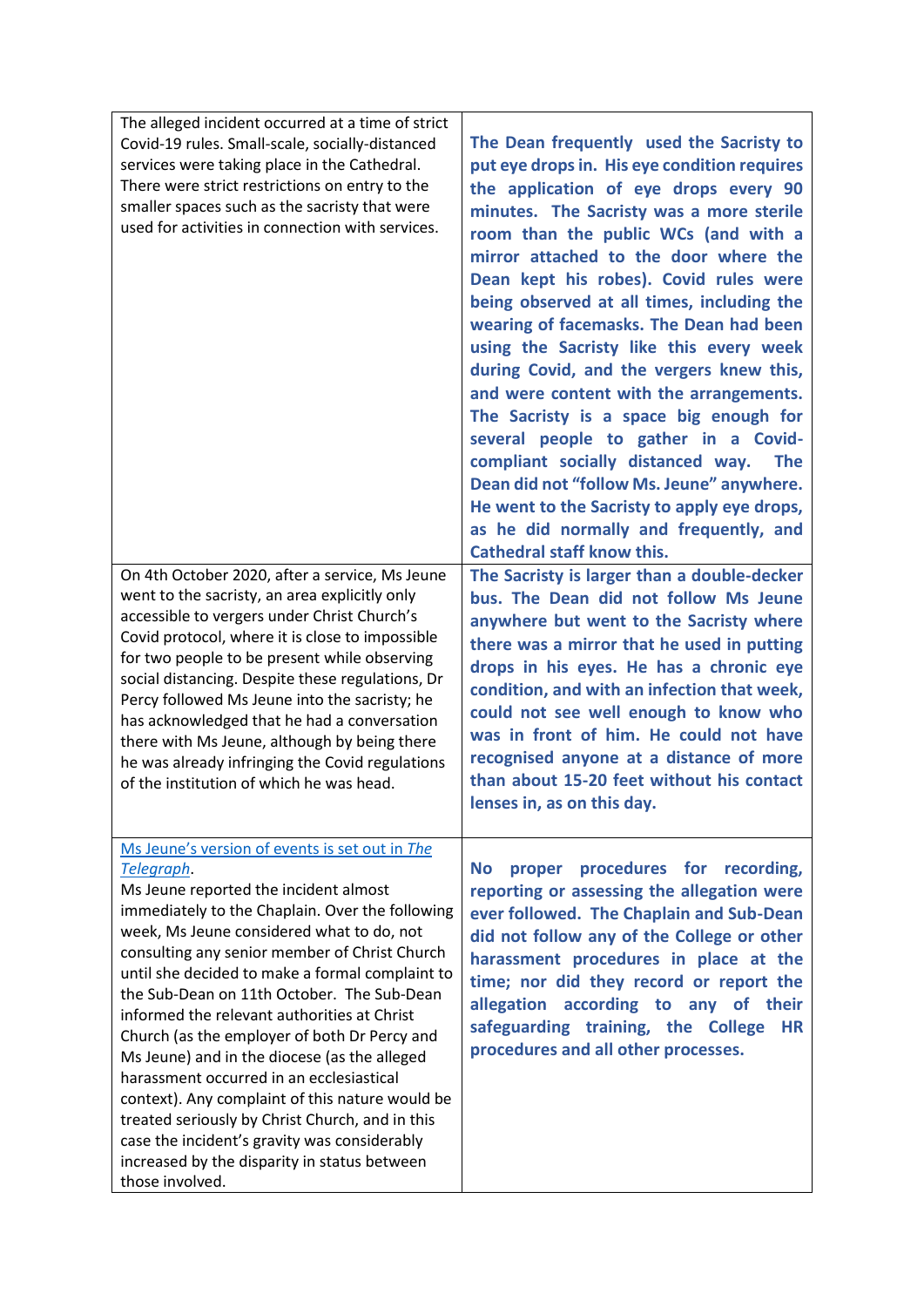| On 13th October 2020, the Sub-Dean informed<br>Dr Percy that a complaint had been made<br>without giving any details of who the<br>complainant was. While asserting that he<br>would never say anything inappropriate, Dr<br>Percy immediately volunteered the name of Ms<br>Jeune as someone to whom he had 'said some<br>things.'                                                                                                                                                                                         | This version of the meeting with the Sub-<br>Dean telescopes the conversation in a way<br>that is detrimental to the Dean. In fact, the<br>Dean and his wife had spent a good part of<br>the intervening period between when he<br>was told that an allegation had been made<br>and the Sub-Dean's visit (000 days) trying<br>to think what might have occasioned the<br>allegation.                                                                                                                                                                                                                                     |
|-----------------------------------------------------------------------------------------------------------------------------------------------------------------------------------------------------------------------------------------------------------------------------------------------------------------------------------------------------------------------------------------------------------------------------------------------------------------------------------------------------------------------------|--------------------------------------------------------------------------------------------------------------------------------------------------------------------------------------------------------------------------------------------------------------------------------------------------------------------------------------------------------------------------------------------------------------------------------------------------------------------------------------------------------------------------------------------------------------------------------------------------------------------------|
| An independent investigation was<br>commissioned. The highly experienced<br>investigator was selected by two trustees, one<br>new to the institution and another who had<br>never been accused of hostility by Dr Percy.                                                                                                                                                                                                                                                                                                    | The Investigator was hired<br>by those<br>antipathetic to the Dean. The work was<br>overseen by these people. The Terms of<br>Reference for the investigation were set by<br>Winckworth Sherwood, already litigating<br>against the Dean. No conflicts of interest<br>were disclosed. The College and its lawyers<br>went to some lengths to conceal their roles<br>in the investigation. The investigation was<br>not independent.                                                                                                                                                                                      |
| The investigator's report, submitted in late<br>October, found that Ms Jeune's account was<br>credible and concluded that it was more likely<br>than not that Dr Percy had behaved in an<br>inappropriate manner. Given this conclusion,<br>Christ Church instituted a formal procedure to<br>examine a credible accusation of sexual<br>harassment against its Head of House. The only<br>procedure available is laid down in our Statutes<br>and leads to a tribunal, in this case to be<br>chaired by Rachel Crasnow QC. | The incident was reported as safeguarding,<br>implying that Ms Jeune was a 'vulnerable<br>adult', and lacked agency - which she<br>denies. No College harassment procedure<br>invoked. There<br>ever<br><b>was</b><br>was<br>no<br>independent investigation. As previously,<br>the Dean's evidence submitted to the<br>investigator was redacted, edited out or<br>removed,<br>and<br>prosecution<br>witnesses<br>allowed to corroborate their evidence<br>among themselves.<br>The process was<br>overseen by the Investigator and others.<br>The Dean's own witnesses were<br>not<br>interviewed by the Investigator. |
| Supporters of Dr Percy have repeatedly<br>suggested that he should have had recourse to<br>an unspecified HR process. However, in the<br>case of the Dean, our Statutes allow for no such<br>process to assess such an allegation other than<br>by constituting a tribunal.                                                                                                                                                                                                                                                 | The Statutes do not specify an<br><b>HR</b><br>procedure, but neither do they forbid it. in<br>the case of other Fellows of the College,<br>procedures have<br>such<br>recently<br>been<br>devised by the College.                                                                                                                                                                                                                                                                                                                                                                                                       |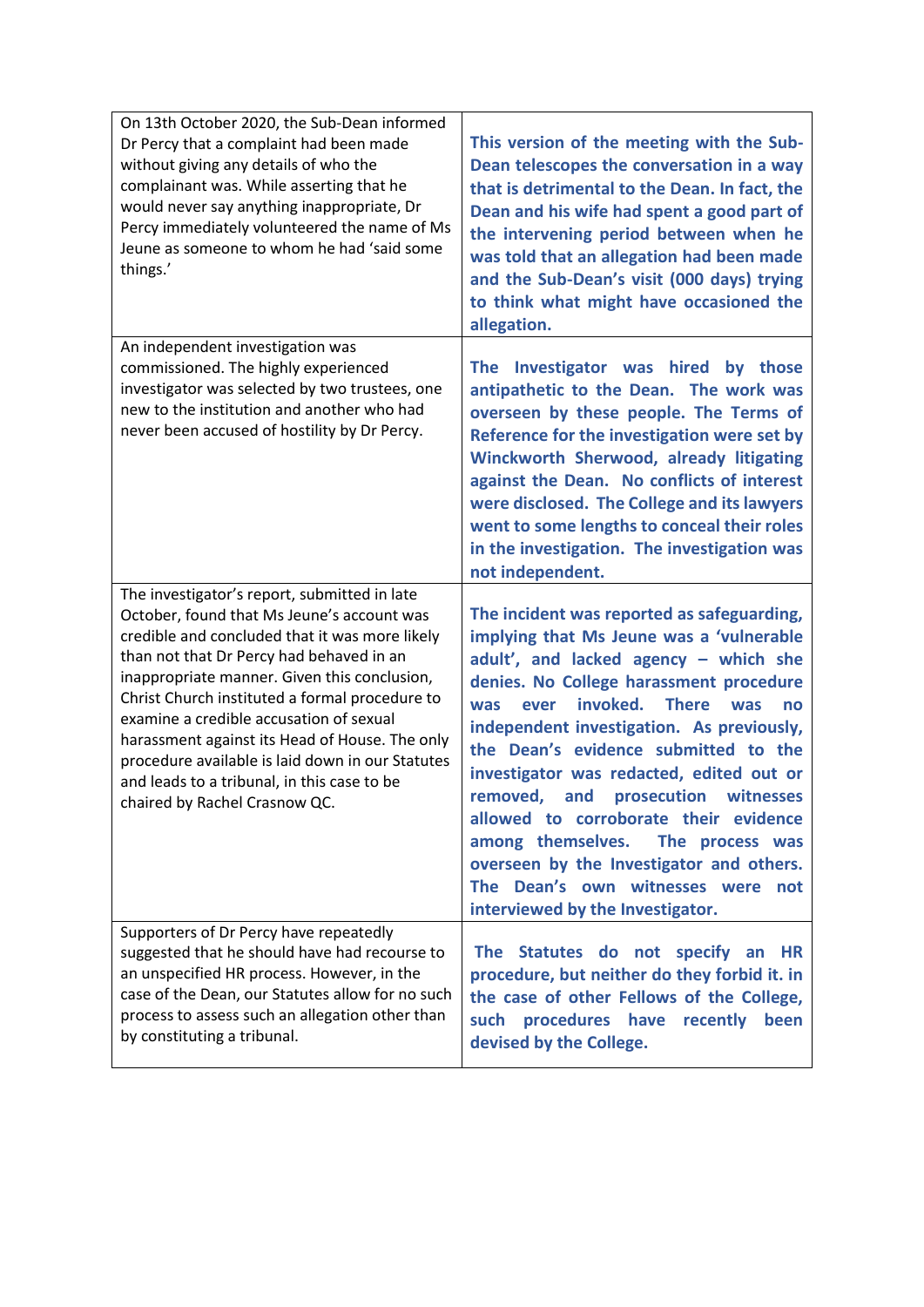| The allegation of sexual harassment triggered<br>two other processes.<br>First, after Dr Percy refused to acknowledge the<br>incident that she alleged, Ms Jeune decided to<br>make a report to the police, who recorded the<br>incident as sexual assault. The police<br>investigated the report but found they did not<br>have sufficient evidence to continue with the<br>case, bearing in mind the high criminal burden<br>of proof. It should be noted that they did not<br>conclude, as supporters of Dr Percy have<br>claimed, that there was no case to answer. | The Police did not "record the incident as a<br>sexual assault". The allegation was not<br>that, and the police do not record reports<br>from the public in this way.<br>There is no causal connection between the<br>allegation and the half-dozen legal<br>processes launched. Notably, the<br>harassment procedures were ignored.<br><b>Thames Valley Police recorded an</b><br>allegation, NOT an assault. The allegation<br>was quickly dismissed. The Police, Judge<br><b>Asplin, LADO, the NST and Charity</b>                                                                       |
|-------------------------------------------------------------------------------------------------------------------------------------------------------------------------------------------------------------------------------------------------------------------------------------------------------------------------------------------------------------------------------------------------------------------------------------------------------------------------------------------------------------------------------------------------------------------------|---------------------------------------------------------------------------------------------------------------------------------------------------------------------------------------------------------------------------------------------------------------------------------------------------------------------------------------------------------------------------------------------------------------------------------------------------------------------------------------------------------------------------------------------------------------------------------------------|
|                                                                                                                                                                                                                                                                                                                                                                                                                                                                                                                                                                         | <b>Commission have all declined to take the</b><br>matter further.                                                                                                                                                                                                                                                                                                                                                                                                                                                                                                                          |
| Following the findings of the preliminary<br>investigation, after a discussion between<br>members of Chapter, the diocese, and the<br>Church of England's National Safeguarding<br>Team (NST), the complaint against the Dean<br>was referred to the Bishop of Oxford under a<br>Clergy Discipline Measure (CDM).<br>The CDM procedure, led by the President of the<br>Tribunals, Dame Sarah Asplin, did not think it<br>proportionate to proceed to a Clergy<br><b>Disciplinary Tribunal.</b>                                                                          | Dame Sarah Asplin states that<br>the<br>allegation, even if true, was neither serious<br>nor sexual.<br>Therefore, a disciplinary<br>would, in<br>tribunal<br>her<br>view,<br>be<br>disproportionate. However, the College<br>decided to prosecute, at vast cost to the<br>charity. As before, the costs of this action<br>were never disclosed to Trustees.                                                                                                                                                                                                                                |
| Christ Church's procedure had begun in January<br>2021, and Dame Sarah noted that this was a<br>more proportionate means of addressing the<br>alleged incident. In reaching the decision to<br>constitute an internal tribunal, the Governing<br>Body did consider the question of whether, if<br>the allegation by Ms Jeune was upheld, it could<br>be considered 'cause' for dismissal under our<br>Statutes. We agreed that it could.                                                                                                                                | The Statute XXXIX Tribunal is not "a more<br>proportionate means" since it could result<br>dismissal<br>and<br>reputational<br>in<br>grave<br>damage. It would<br>also be extremely<br>expensive to both sides. Christ Church's<br>lawyers knew that the cost to the College<br>would run to seven figures. The College is<br>reported to have spent over £6m on these<br>actions against the Dean $-$ legal and PR $-$<br>and lost a further £12m in donations and<br>legacies. The 'proportionality' of this to<br>the alleged (neither serious nor sexual)<br>offence is hard to accept. |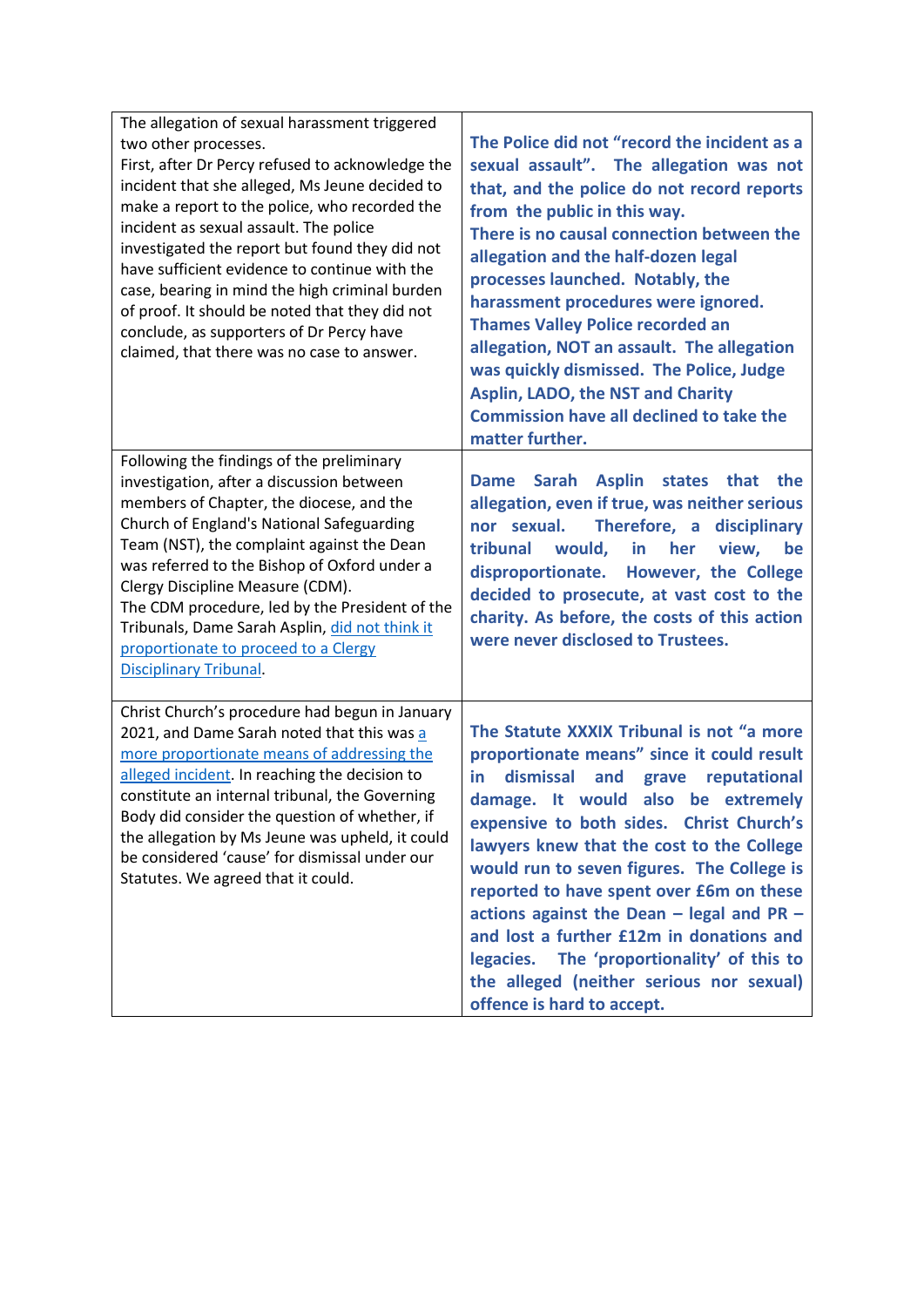| Sir Wyn Williams, the president of the Welsh<br>tribunals, also agreed that the evidence 'could,<br>if proved, constitute good cause for the<br>removal of the Dean from office.' In fact, he<br>expressed the view that he 'would have been<br>surprised if the opposite conclusion had been<br>reached,' and also that a decision not to refer<br>the complaint to a tribunal 'would, probably,<br>have been unreasonable.' Trustees of Christ<br>Church could not therefore have safely ignored<br>this complaint.                                                                                                                                                                                                   | Sir Wyn Williams was commissioned to<br>write an opinion. He was only furnished<br>with prosecution testimony, and carefully<br>says in his opinion: "on the basis of the<br>have<br>documents<br>$\mathbb{R}^n$<br>been<br>shown<br>Obviously, if a lawyer only sees the<br>prosecution case, it is hard to reach a<br>conclusion other than that the case should<br>be heard. Trustees managed a complaint<br>staff<br>theft<br>and<br>about<br>harassment<br>perpetrated by a member of Governing<br>body a few months earlier quite differently.                                                                                                                                                                         |
|-------------------------------------------------------------------------------------------------------------------------------------------------------------------------------------------------------------------------------------------------------------------------------------------------------------------------------------------------------------------------------------------------------------------------------------------------------------------------------------------------------------------------------------------------------------------------------------------------------------------------------------------------------------------------------------------------------------------------|------------------------------------------------------------------------------------------------------------------------------------------------------------------------------------------------------------------------------------------------------------------------------------------------------------------------------------------------------------------------------------------------------------------------------------------------------------------------------------------------------------------------------------------------------------------------------------------------------------------------------------------------------------------------------------------------------------------------------|
| Repeated claims by Dr Percy and his supporters<br>that Dame Sarah Asplin cleared or exonerated<br>Dr Percy are simply untrue.                                                                                                                                                                                                                                                                                                                                                                                                                                                                                                                                                                                           | Dame Sarah<br><b>Asplin</b><br>states that the<br>allegation, even if true, was neither serious<br>nor sexual.                                                                                                                                                                                                                                                                                                                                                                                                                                                                                                                                                                                                               |
| The tribunal to assess the facts of the matter<br>was to be held in March of this year. Its<br>progress was slowed by Dr Percy's ill health; he<br>was signed off sick for seven months in the<br>period from October 2020 to April 2021. This<br>prolonged absence triggered our incapacity<br>process to consider the whether the Dean was<br>well enough to continue in his role. This would<br>have been the case for any trustee who had<br>been ill for more than six months. Both the<br>disciplinary and the medical procedures were<br>withdrawn once Dr Percy agreed to resign and<br>leave Christ Church as part of the settlement<br>that was reached in February 2022 in the fourth<br>round of mediation. | Progress was also slowed by awkward<br>evidence that came to light, including the<br>complainant's employment and visa status,<br>that might have cast considerable doubt on<br>some key testimonies. The attempt to<br>remove the Dean for medical incapacity<br>was brought by Dr Judson (by now Senior<br>ex-Censor), who determined he had no<br>conflict of interest in the matter, and could<br>therefore seek the Dean's removal.<br>- He<br>attempted to engineer and coerce the Dean<br>to undergo an assessment from an expert<br>in personality disorders, with a view to<br>obtaining a medical diagnosis that would<br>allow him, as Senior ex-Censor, to remove<br>the Dean as being 'mentally unfit' to work. |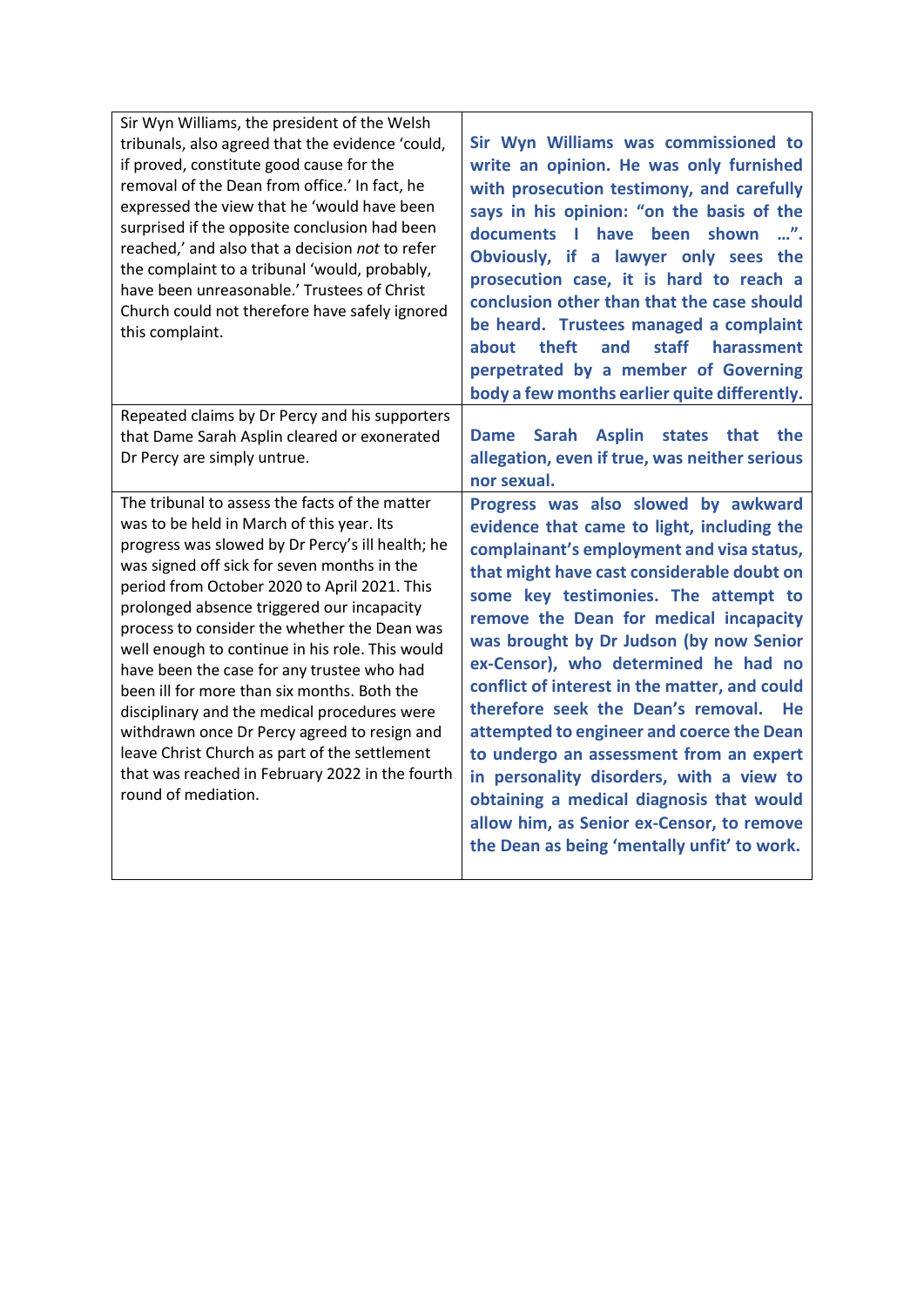| The settlement agreement                                                                                                                                                                                                                                                                                                                                                                                                                                                                                                                                                                                                                                                        | These were matters for Christ Church, not                                                                                                                                                                                                                                                                                                                                                                                                                                                                          |
|---------------------------------------------------------------------------------------------------------------------------------------------------------------------------------------------------------------------------------------------------------------------------------------------------------------------------------------------------------------------------------------------------------------------------------------------------------------------------------------------------------------------------------------------------------------------------------------------------------------------------------------------------------------------------------|--------------------------------------------------------------------------------------------------------------------------------------------------------------------------------------------------------------------------------------------------------------------------------------------------------------------------------------------------------------------------------------------------------------------------------------------------------------------------------------------------------------------|
| Ms Jeune was central to Governing Body's<br>acceptance of the proposed negotiated<br>settlement in February 2022, as without her<br>agreement it would have been utterly<br>inappropriate for Christ Church to abandon an<br>inquiry into her complaint of sexual harassment                                                                                                                                                                                                                                                                                                                                                                                                    | the Dean. The Dean had indicated by now,<br>that after 4.5 years of disputes, he would<br>settle with the refund of his legal fees and<br>compensation (but no apology). Once<br>again, we note the slipperiness of the terms<br>"assault", "harassment"<br>used:<br>and<br>"safeguarding" were all applied to the one<br>alleged incident, depending on the<br>audience and authority being lobbied. In<br>the event, no authority assessed this as an<br>assault, harassment or safeguarding. That<br>is a fact. |
| The first mediation began in July 2018, but was<br>unsuccessful. Two further mediation processes<br>took place, and were also unsuccessful. It took<br>three and a half years for any of the offers we<br>made to Dr Percy to be accepted. We would<br>have been delighted to settle earlier, but we<br>could not settle with Dr Percy if he would not<br>settle with us.                                                                                                                                                                                                                                                                                                       | In the opinion of many, mediation was<br>never entered into in good faith by Christ<br>Church, and was also consistently used as a<br>for<br>furthering<br>conflict<br>means<br>and<br>breakdowns in relations.                                                                                                                                                                                                                                                                                                    |
| Ongoing harassment of Ms. Jeune<br>Some of the Dean's supporters have followed<br>his own line of claiming that the alleged<br>harassment never took place. Others seem to<br>accept that perhaps it did, but have then<br>sought to minimise its seriousness. Many<br>apparently believe that such an allegation is<br>barely worth mentioning.                                                                                                                                                                                                                                                                                                                                | Legitimate questions about unfairness and<br>lack of due process in the framing of the<br>allegation against the Dean do not amount<br>to harassment. Dame Sarah Asplin stated<br>that the allegation, even if true, was<br>neither serious nor sexual.                                                                                                                                                                                                                                                            |
| This young woman, who had shown enormous<br>courage and composure throughout the<br>eighteen months since the alleged incident<br>occurred, had been subjected to repeated<br>attacks on her probity in blogs and the press. In<br>fact, The Times has been criticised by IPSO (the<br>Independent Press Standards Organisation) for<br>publishing information from documents which<br>ought to have been private and could have<br>been used to identify the complainant, which<br>was not allowed without her permission. In<br>addition, the ICO (Information Commissioner's<br>Office) has confirmed that some information<br>used by Dr Percy should not have been shared. | The documents that are alleged to be<br>private were not; nor are they<br>in.<br>confidential. The adverse briefings<br>by<br>Fellows of Christ Church to the media<br>placed the story in the public domain. All<br>the Dean's supporters tried to do was,<br>quite reasonably, to defend him from<br>further impugning.                                                                                                                                                                                          |
| Before speaking to the Telegraph, Ms Jeune<br>had been named online and details about her<br>made public, despite the fact that anyone<br>making a report of sexual assault has an<br>automatic right to lifetime anonymity.                                                                                                                                                                                                                                                                                                                                                                                                                                                    | The CDM, Thames Valley Police and others<br>were pressed to prosecute the Dean, but<br>found no evidence of sexual assault. No<br>sexual harassment procedure was invoked<br>either.                                                                                                                                                                                                                                                                                                                               |